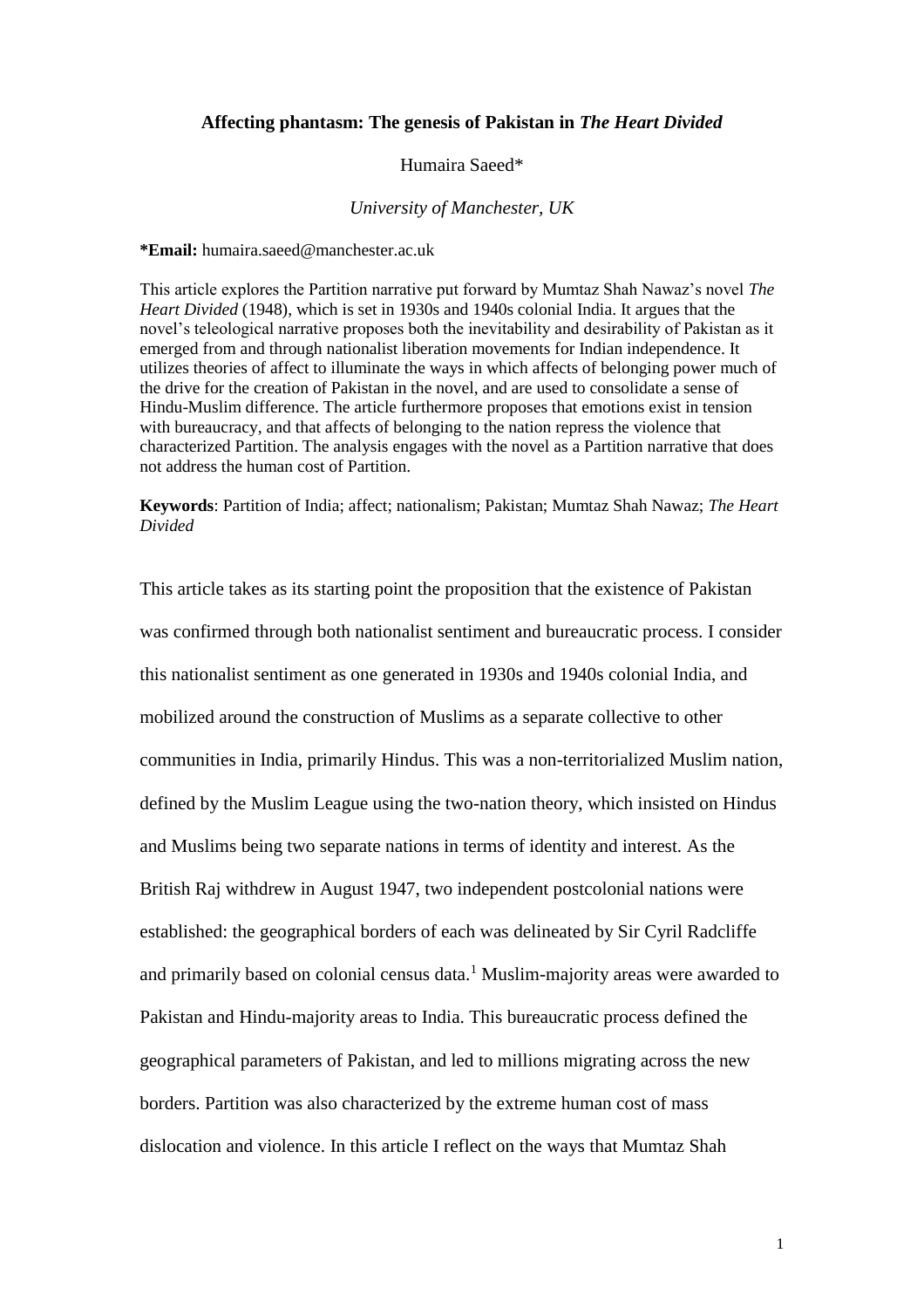Nawaz's novel *The Heart Divided* foregrounds the emotions of nationalism without addressing Partition's bureaucratic dimension and human cost.

*Heart* narrativizes Muslim perspectives, and my argument maintains this focus in order to analyse the trajectory that emerges between Muslim identity and attachment to the nation of Pakistan. Set in 1930s-1940s Lahore in colonial India, the novel follows the lives of an elite Muslim family, the Jamaluddins, centring on three siblings: Habib, Sughra and Zohra. Using the political beliefs and activism of the main characters, the novel makes a case for Pakistan's creation, and is persuasive regarding the necessity of the nation's becoming. Sughra is a campaigner for the rights of Muslim women, and member of the Muslim League. Habib and Zohra are both Indian nationalists who are persuaded during the course of the novel of the legitimacy of the Muslim League and the idea of Pakistan. My contention is that this political trajectory is facilitated by the effectiveness of emotions and affective attachments in mobilizing individuals into a collective, and in naturalizing difference between Hindu and Muslim communities. Embedded in *Heart*'s foregrounding of nationalist emotion is the absence of the role of bureaucratic process in defining the nation this absence enables an avoidance of the contradictions of Partition and the human costs it entailed.

### *The Heart Divided* **and the Partition genre**

Mumtaz Shah Nawaz was part of an elite activist family, and was involved in the All India Congress and then the Muslim League; she completed *The Heart Divided* in 1948, the year of her death. The novel was not published by Shah Nawaz's family until 1959 and is often not considered in terms of literary merit due to its being unedited before her death. Critic Muneeza Shamsie has commented that the novel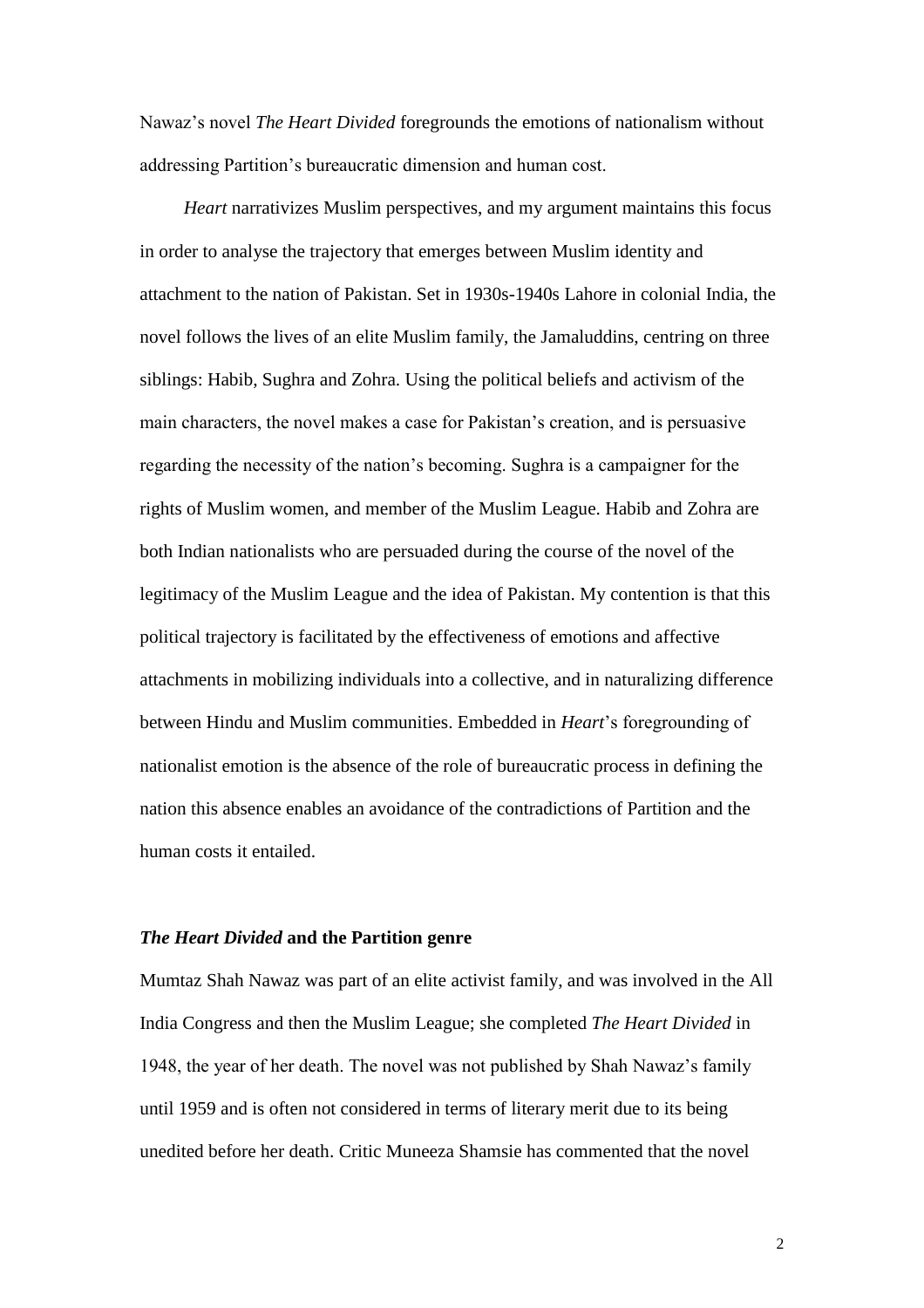"has great socio-political significance but clearly needed much more work" (2005, xi). The socio-political significance of the novel can be understood by virtue of its having been written in close proximity to the time it charts; for this reason it offers an immediate working-through of steps toward Pakistan and Partition. This also points to the novel's particularity, as the majority of novels that deal with Partition and the politics that preceded it are written from a more reflective position.

*Heart* acts as a justification for Partition by offering a rationale for Pakistan, yet does not feature Partition directly, as the narrative ends before Partition took place. In the light of this tension, I want to consider what the implications are of reading *Heart* as "Partition fiction".<sup>2</sup> Partition literature often charts a happy and peaceful coexistence of communities before Partition, juxtaposed with the violence and dislocation of 1947. An obvious comparison to *Heart* is Attia Hosain's better-known *Sunlight on a Broken Column* (1961). Like *Heart*, *Sunlight* covers the pre-Partition time, addresses the impact of the period on individuals and their relationships, and is also centred on an elite Muslim family. *Sunlight* is the only canonical Muslim novel in the genre of what we might term Partition fiction. The two novels use emotions in very different ways in relation to Partition's bureaucratic dimension. In *Sunlight*, the emotions function as motivation for maintaining connections across difference and borders, whereas in *Heart* they are used to justify separation. Whereas *Sunlight* covers the time that came after Partition, and is therefore more able to reflect the enormity of the violence that ensued before, during and after Partition, *Heart* represses this story. Although it charts recent history, *Sunlight* offers the benefit of hindsight, through which the full implications of the borders drawn can be expressed. *Heart*, written before the work of reflection could be done, offers insights into the demands of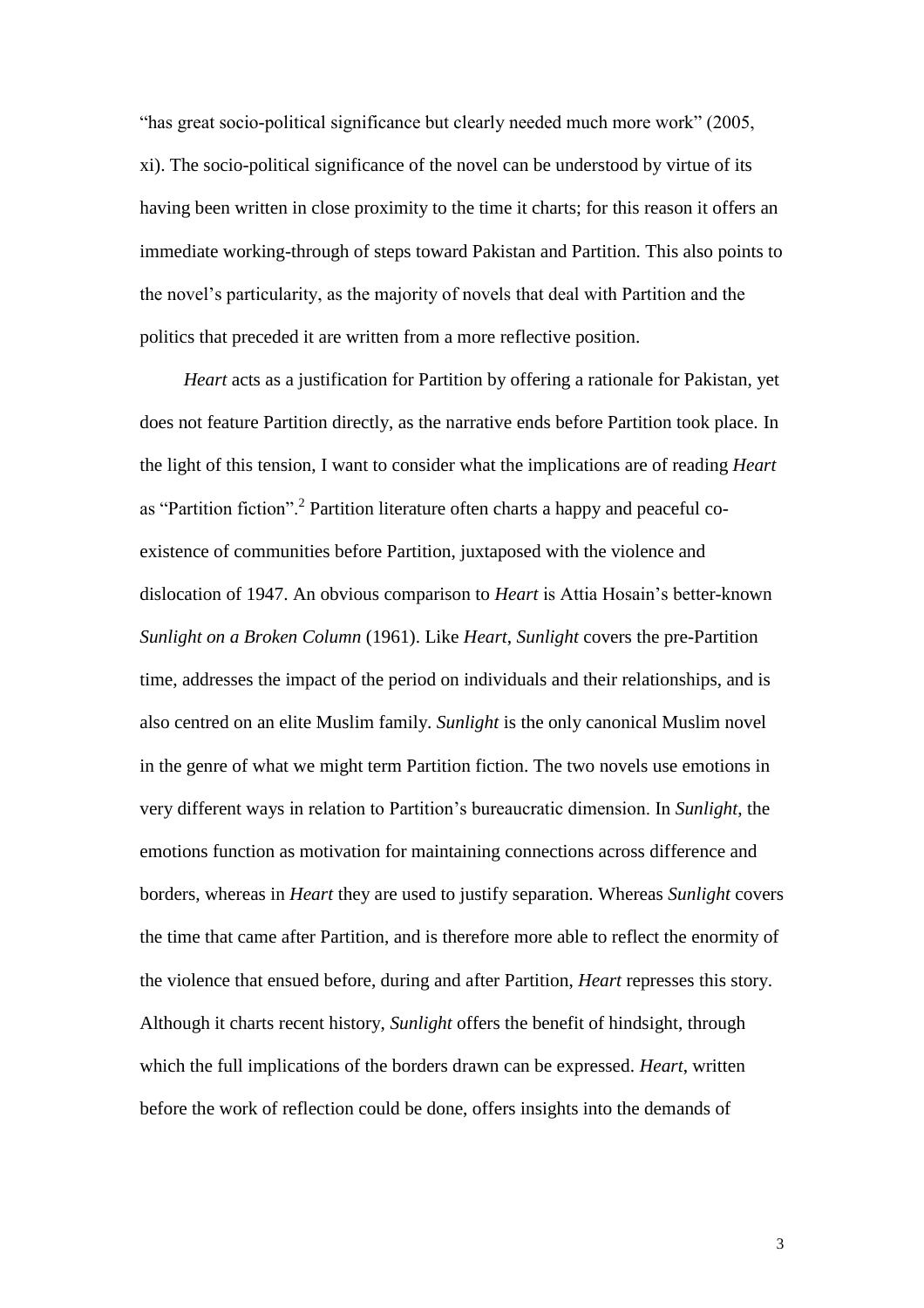nationalism and the need to justify the creation of Pakistan at its moment of emergence.

Where narratives of Partition focus on the human dimension, the story of the nation and of national politics is not always included. The particular narrative of *Heart* works to normalize Partition's processes in a way that much Partition fiction does not, primarily because it approaches Partition by way of a discussion of human relationships as they are understood by and through national politics. Political events and contexts are as central to the story as the characters, and emotions are not simply inter-personal, but also reflective and constitutive of national politics.

Affect and the emotions have been used to good effect when theorizing nationhood, in particular the felt experience of national belonging, the emotional legitimacy of the nation, and the exclusions these engender.<sup>3</sup> Don Handelman has persuasively argued for the nation-state's reliance on both bureaucratic logic and national emotion for its existence. He posits that the nation-state embodies the Cartesian mind-body split whereby governance and administration (bureaucracy) reflect the reason of the mind, and nationalism the emotions of the body (2007, 120- 121). Partha Chatterjee has discussed a similar division in relation to the nationalist novels of the 19th-century Bengali writer Bankim. He outlines how Bankim's work has often been interpreted as reflecting a "tussle between rationalism and an emotionalism, a conflict of the mind and the heart" whereby the author's mind was attracted to the rationality of the European Enlightenment, while his heart remained aligned with a glorious Hindu past (2001, 80). What both critics point to are the ways in which a rational concept of the nation exists alongside more emotive affiliations, even where these are in tension. For Chatterjee, the tensions that arise are indicative of the contradictions of the nationalist project itself. Within the context of the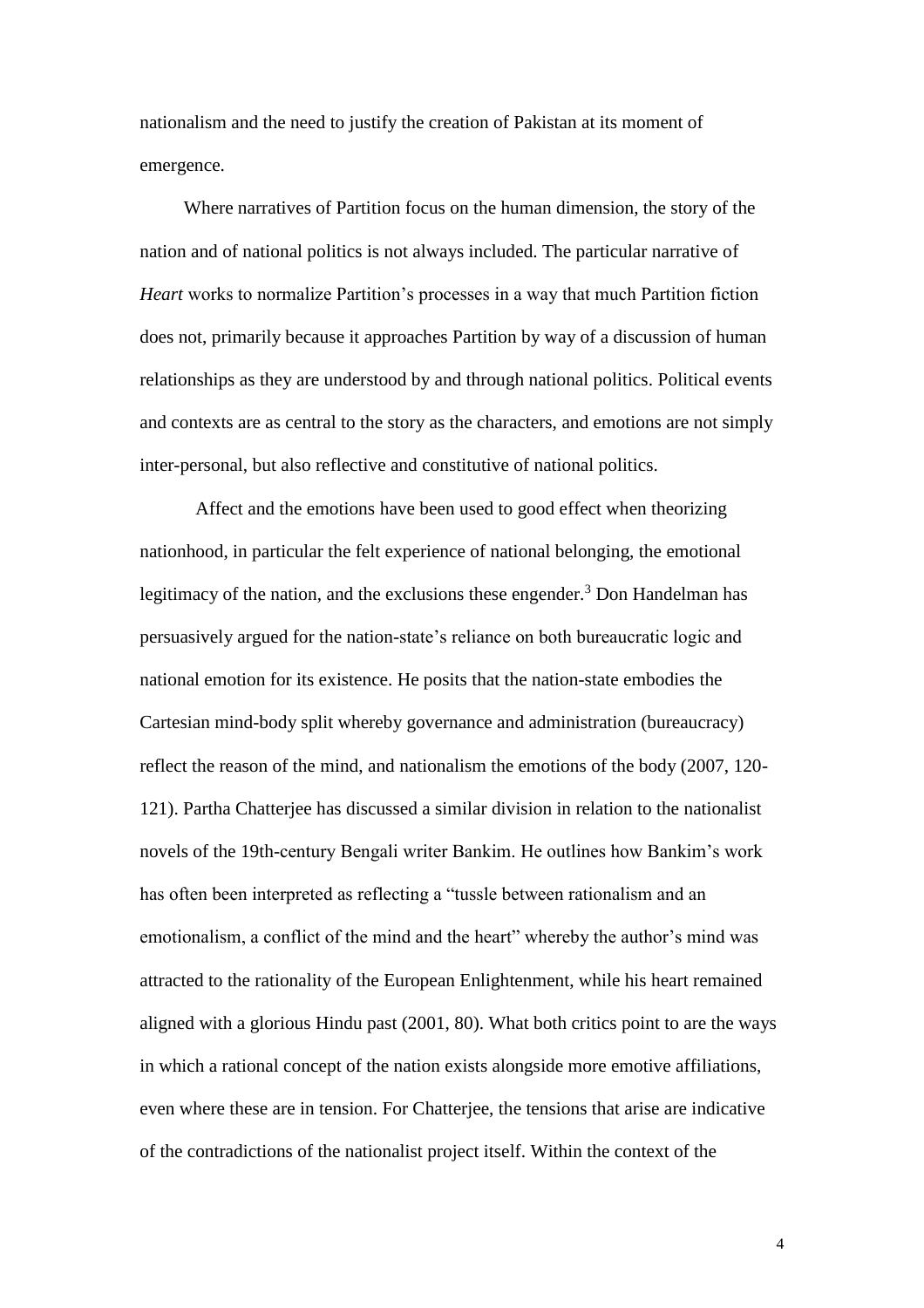decolonization of the Indian subcontinent charted in *Heart*, a tension emerges between the idea of Pakistan, that is supported by belonging and pride, and its materiality, that is realized through borders based on colonial census data. The investment of *Heart* in the emotions, and the absence of the bureaucratic dimension of Pakistan's creation, allow the narrative to ignore this tension: the contradictions within the nationalist project remain unaddressed.

## **The affective turn to Pakistan**

Lawrence Grossberg has proposed that a consideration of affect is required to adequately understand the effectiveness of ideology (1992, 82-83). Affect becomes a central mechanism by which the Muslim League, and its developing nationalist ideology, garners support within the novel. Emotions can generate what Lauren Berlant has termed "intimate publics" -- spaces charged by affective investments in "better lives" (2008, viii). Berlant advances this structure in relation to commodity culture in the USA, yet her formulation is extremely productive beyond this context. As she outlines, the intimate public draws people together via a sense of commonality that is located in history but generates belonging within the present. The temporal implication of the intimate public also extends into the future by promising an even better social (or collective) belonging as a result of participation in this intimate public (2008, viii). It is my contention that *Heart* charts Pakistan as an intimate public that exists phantasmatically in the hearts of many before it is articulated as geographical space, and that this space is actually generated due to its beginnings in the heart. In the novel, affective attachments to a glorious Islamic heritage and ideals of liberty are shown to motivate the characters' involvement in the Muslim League and to generate support for the League from the urban poor, which leads to an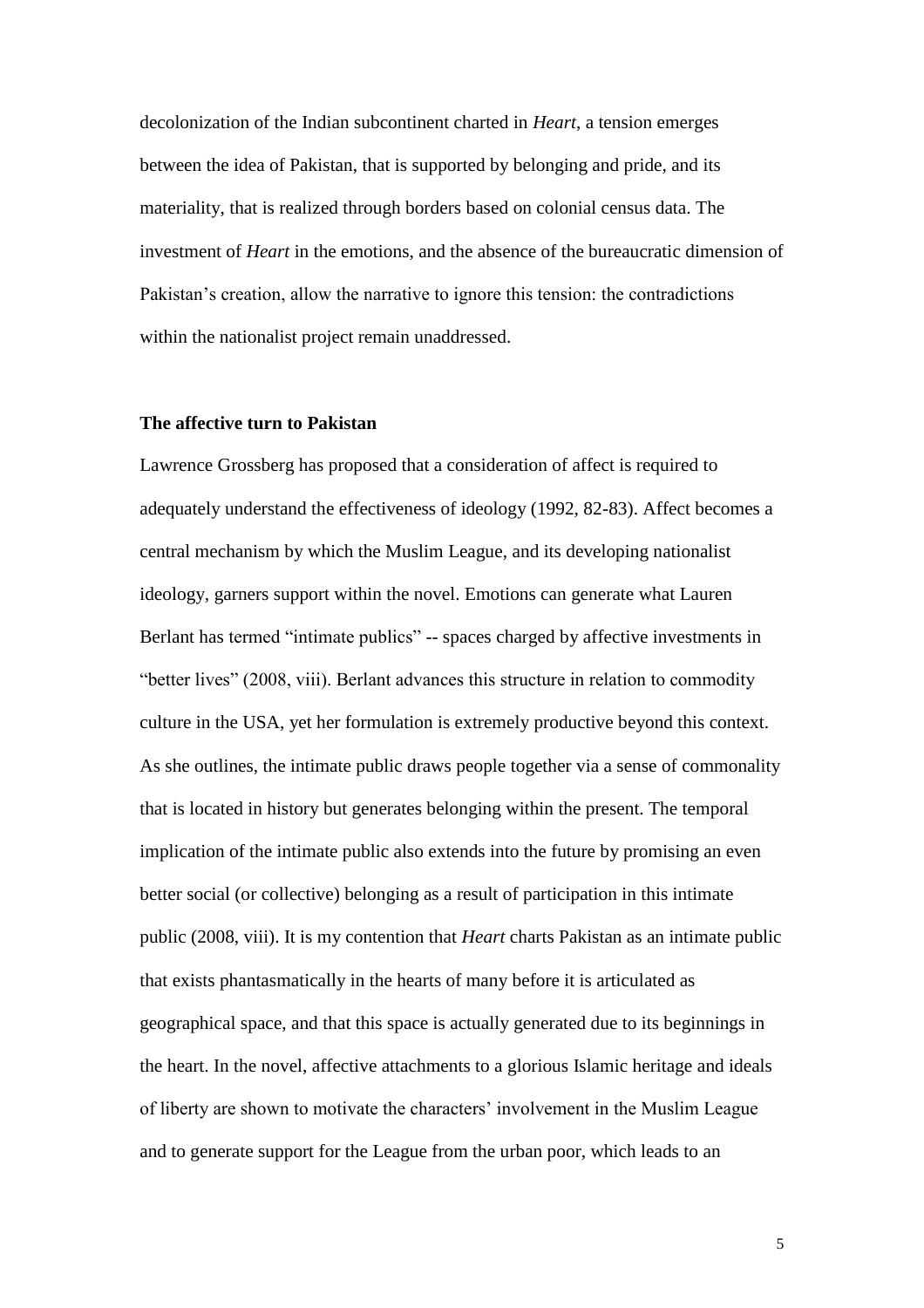investment in the goal of Pakistan. That Pakistan does become a nation delineated by geographical borders suggests that sentimental investments are not only generated in relation to existing nations, but can produce (maintain and alter) the bureaucratic articulation of nations.

For Berlant, participants in the intimate public feel that it expresses their commonality -- a likeness that stems from their history and ongoing attachments. This public, then, becomes a way for them to join together (2008, 5). *Heart* shows the emotional appeal of becoming part of the Muslim League, which draws on narratives of a glorious Muslim history. This use of history asks that Indian Muslims both identify with this glorious past and invest in the promise of a return to glory in the future, constructing the idea of the better experience of social, or collective, belonging that can be attained under the aegis of the League. Elder sister Sughra's participation in politics takes her to New Delhi for a Muslim League conference where, in his speech, a member of the League also utilizes images of glorious Muslim history:

[H]ave you forgotten your past? Cannot the walls of the Red Fort and the minarets of the Shahi Mosque remind you of the glory that once was yours? [ ... ] Awake! Arise, unite and break your chains for no Muslim can be a slave and live! (2004, 321-322)

This speech interpellates the listener as one who once had glory and has an entitlement to its return. The urgency in the speech works as a call to arms to Muslims, and equates being Muslim with action. This identification with those who feel powerless creates a sense of possibility, and, crucially, this possibility is created through religion. What I am suggesting is that calling people into action as Muslims sets the foundations for the call for Pakistan. Although this is being done in the service of an independent India, the primary affiliation is being a free Muslim within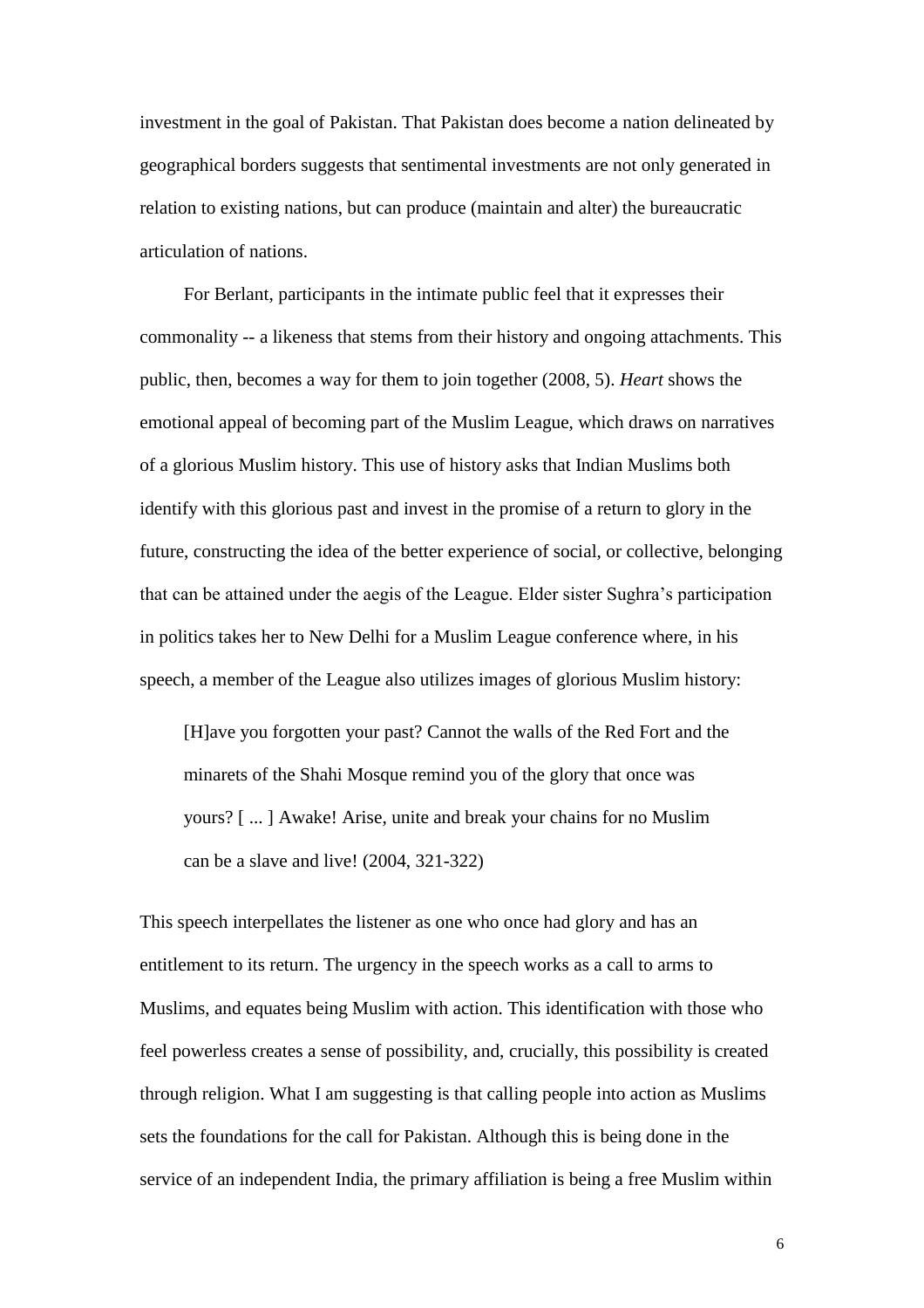India. This association becomes easily transferable to being a free person of a Muslim state. Declarations such as "The foundations of democracy lie in the Islamic way of life" (2004, 275) and "for Islam made all men realize they were equal before God" (327) are made by eminent activists in the novel. By focussing on history and the progressiveness of Islam, these declarations give the justification necessary for numerous Muslims to join the Muslim League's struggle for independence. Speeches to Muslim women in the slums also outline the strength and successes of "Muslim women in the old days" (2004, 272). Islam becomes the site of investment for "better lives" and more democratic structures, as it engenders a sense of collectivity based on a shared pride in a shared history.<sup>4</sup> The affective power of religion is utilized in speech-making and generates a communal identity mobilized around religion. As a claim based on religious identity it puts into place the two-nation theory, which asserted Muslims and Hindus as distinct peoples who represented separate nations. In the novel this sense of affective unity creates the collective that can then lay claim to nationhood.

# **Unity and the consolidation of difference**

One of the ways in which the novel upholds the thesis that Hindus and Muslims are two separate nations is through framing certain affective attachments as plausible and others as not. Romantic relationships become a vehicle whereby the novel communicates how Hindu-Muslim difference is understood; the politics of intimacy are framed as expressions of, and rehearsals for, broader politics. Although the central characters set up a united India as the ideal political goal, they continually insist upon the impossibility of the romantic union between the eldest Jamaluddin sibling, Habib, and the family's close Hindu friend Mohini**.** The failure of the relationship is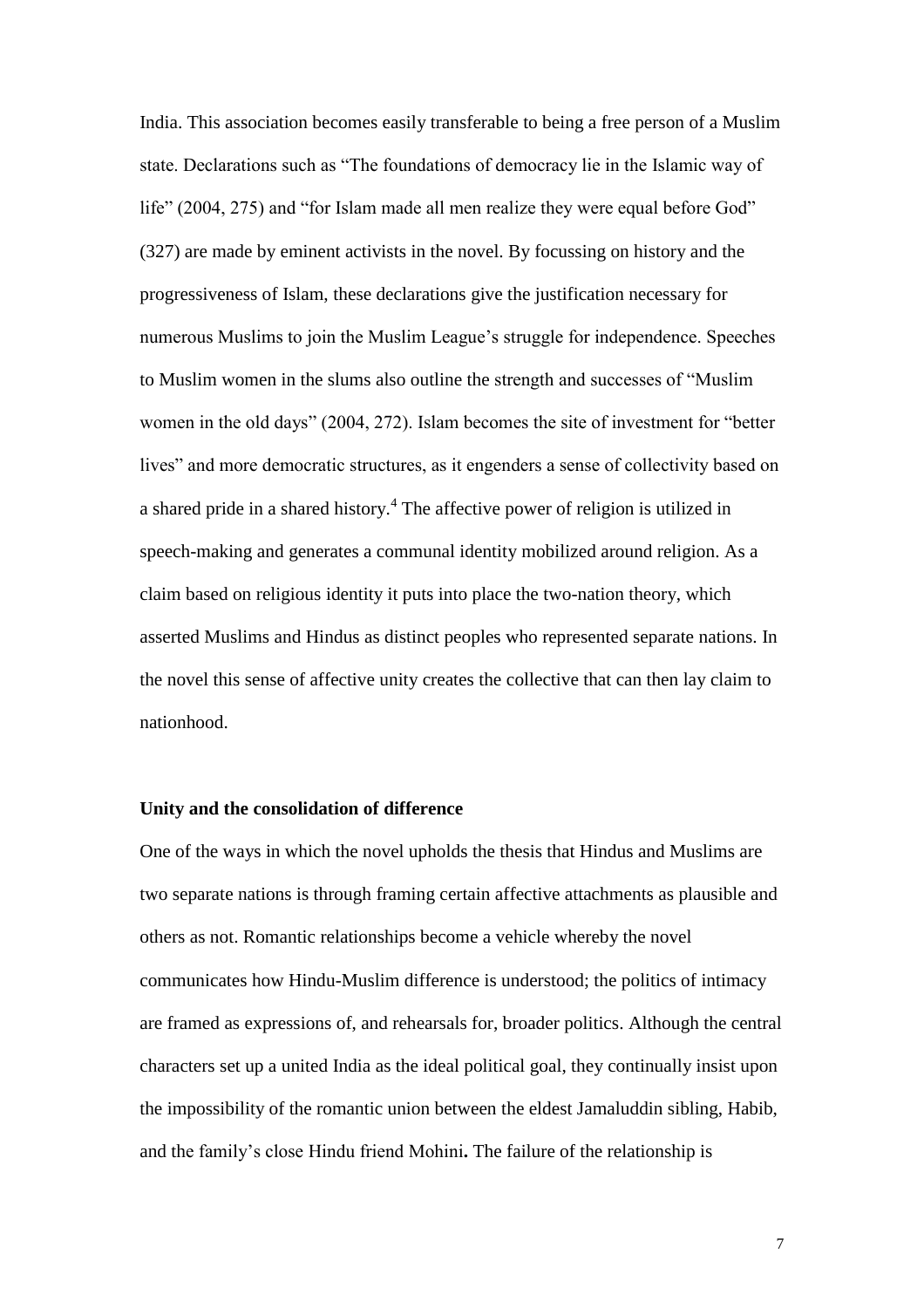interpreted by characters as proof that differences between the two communities are insurmountable and natural. The representation of Hindu-Muslim romantic union as implausible, regardless of individual feelings to the contrary, suggests that while there may be desire for Hindu-Muslim unity, this is not practical at a national and collective level.

The moments of tentative intimacy between Habib and Mohini are often expressed in metaphorical terms, with assertions of their respective commitment to Hindu-Muslim unity and Indian independence signalling and developing their romantic feelings for one another. Mohini expresses her commitment to Habib thus:

if we are to be a free country, we must break down these walls that divide our people. [ ... ] You are not merely you, and I'm not just I. We represent two parts of a great people. Two parts that must harmonize and pull together if we are to gain freedom. (2004, 167)

Mohini's declaration not only places emphasis on the necessity of unity across difference, but also on their symbolic positioning in relation to this goal. In their relationship we not only see the parallels between their interpersonal relations and the larger political framework, but also how their relationship symbolizes politics at the national level. They do not simply *refer* to Hindu-Muslim unity as allegory; they actually *are* Hindu-Muslim unity. In Mohini's terms the couple are not two different people but "two parts that must harmonize and pull together". Here the two parts are constituent of India, and unity of these would mean independence and freedom. Ultimately, their union is not consummated, due to the disapproval of their families, who have a less idealized view of the possibilities of their relationship, and due to Mohini's subsequent ill health, which leads to her death. The novel's trial run of Hindu-Muslim unity through the microcosm of a couple can be seen to fail because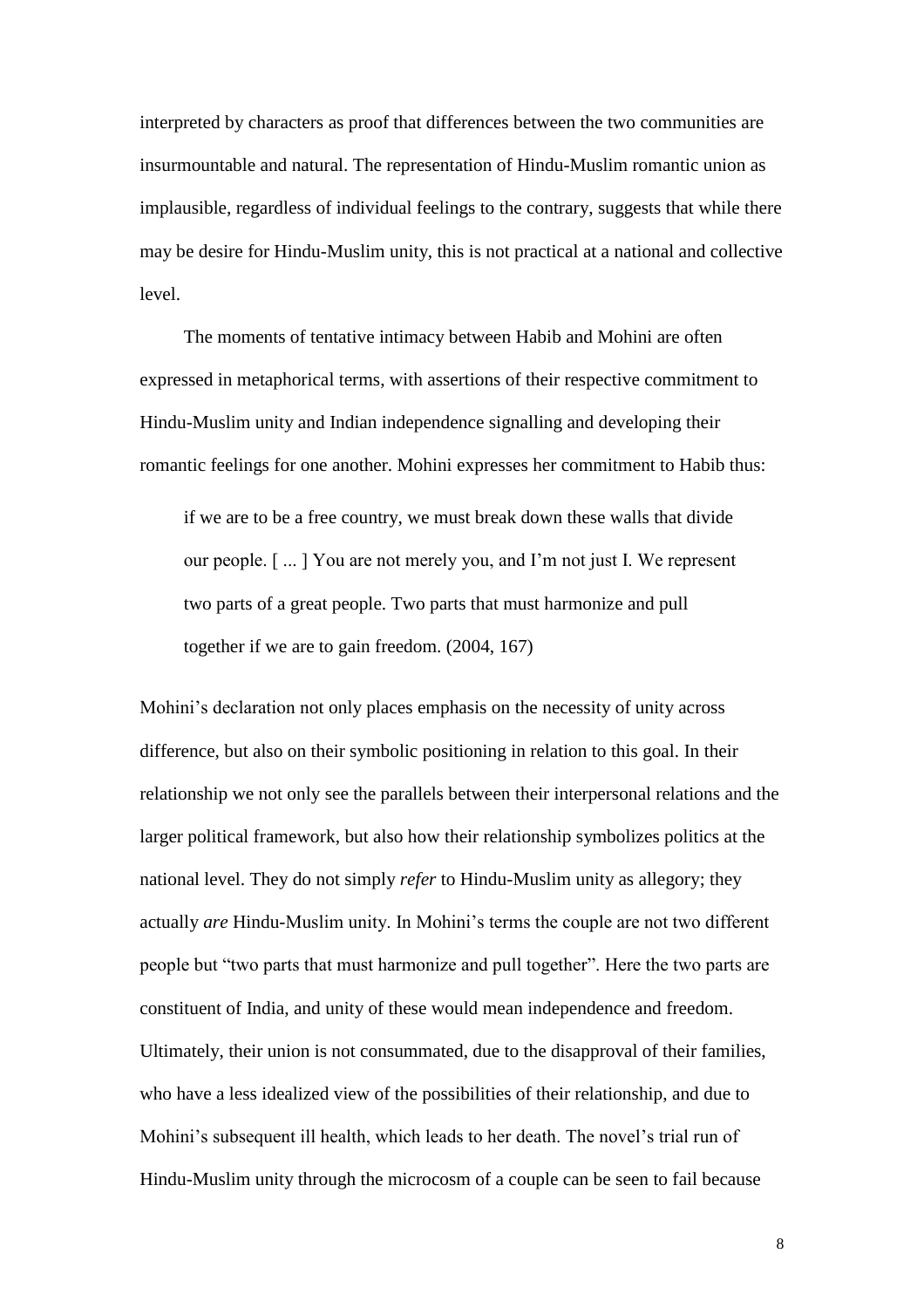Habib and Mohini's relationship is not allowed by their context. As evidenced by Mohini's death, their cross-religion union is also framed as unhealthy to the individual, since the associated stresses makes her ill. The romantic relationship thus comes to stand in for national affiliation: while the novel does not deny the affective bonds between Hindus and Muslims, it does deny the sustainability of these bonds.

Habib and Mohini's friends and families call on a historicized understanding of relationships across difference, providing historical precedents as proof that the couple's relationship is destined to fail. In so doing, they suggest that affective attachment between the communities has never been plausible. In relation to historicization, Joan Scott (1991) has warned against naturalizing difference and treating it as fact, instead of addressing how the idea of difference constitutes subjects. In the novel, history becomes the evidence that "proves" that the difference between Hindus and Muslims is fixed and as such precludes unity. When considering the relations between Hindus and Muslims in villages, Rajindar asks Sughra:

"surely the common people on both sides should be able to come together. They have lived together in the villages for hundreds of years." "But they have never mixed and mingled," said Sughra. "In some places they don't even eat together and there's no inter-marriage ---"[ ... ]. (2004, 263)

Here a stark distinction is being made between people who co-habit a space and those who have united. The lack of inter-marriage that Sughra identifies suggests -- or rather proves -- that there is not the requisite intermingling required for unity at the national level. What she proposes is that there is an abstract majority of Muslims and Hindus who do not mix and mingle, and therefore those who do mix cannot be understood as representative of the country. Mohini's father also outlines the needs of an abstract collective that must be considered, saying to her: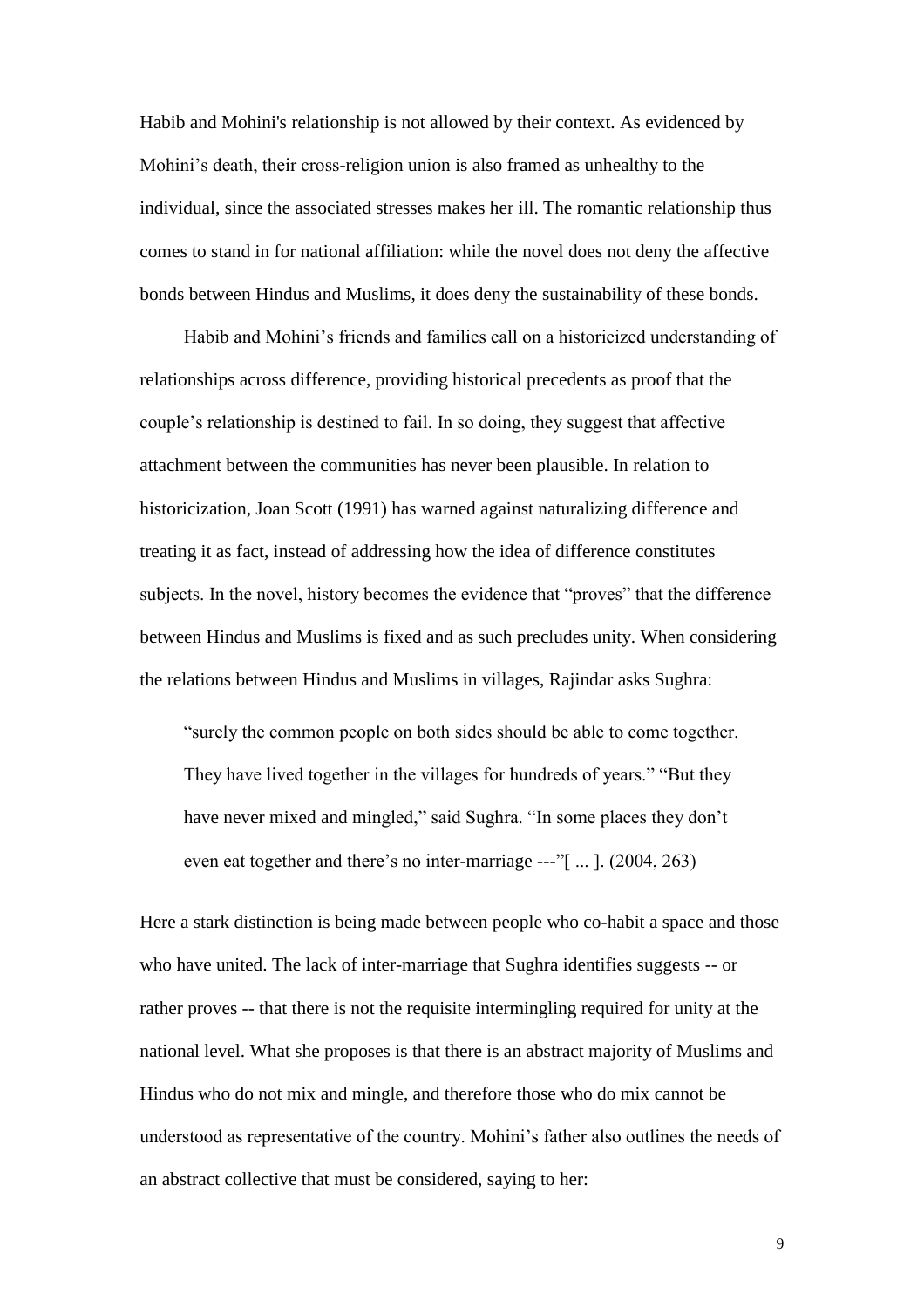I fear you are an idealist. [ ... ] You see visions of a world that does not exist. [ ... ] Not that I don't believe in these ideas; we all do, and where is the thinking man who does not long for your visionary world? But reality is reality. We live among human beings and we cannot ignore their feelings and prejudices. (2004, 187)

In this speech, he pits emotions against emotions. Mohini's idealism is marginalized when set against the feelings of "human beings", which are prioritized. It is the feelings of this abstract collective of human beings to which they must adhere. The older generation thus frames Mohini and Habib's desires as naive, as the hopes of a small minority, as against the assumed investments and attitudes of "reality" or the "many", or even "human beings". These general terms for the many are utilized alongside vague historical precedent, to prove the insurmountable difference between communities. Where the idea of the many is being called upon to justify independence and nationalism, it is also deployed to disapprove of the union of Hindu and Muslim communities. While Habib and Mohini understand their relationship as offering hope for national unity, the resistance to their relationship shows that their families view it with a lens of separation and thus create it as always already doomed.

My argument here is that we need to understand this thwarted romance not as the tale of a Hindu and a Muslim who are not allowed to unite, but as subjects constituted as primarily Hindu and Muslim due to the resistance to their union. Before this, their attraction and involvement in politics meant that their affective sense of belonging was primarily to India and to Indian independence. Sara Ahmed has put it in these terms: "how we feel about others is what aligns us with a collective, which paradoxically 'takes shape' only as an effect of such alignments" (2004, 27). Although Mohini and Habib's relationship is one of great potential in terms of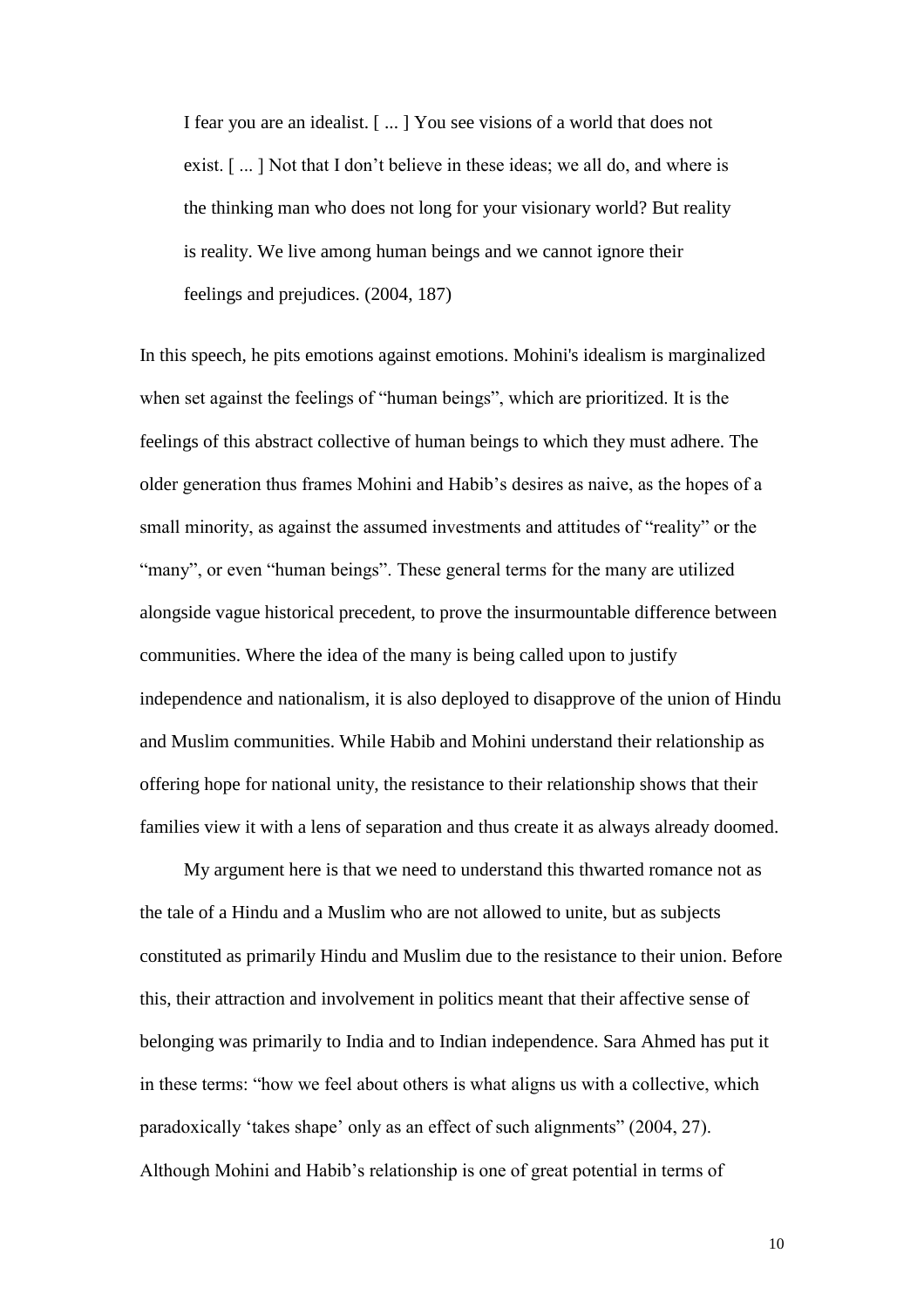alignment with India, it becomes the vehicle that consolidates their difference. As Eqbal Ahmad has averred, citing Tagore, nationalism is an ideology of difference and so the very appropriation of nationalism in the service of anti-imperialism developed a politics that could divide the two communities (2003, 2,).

Edward Said has posited that one can "declare oneself *for* difference (as opposed to sameness or homogenization) without at the same time being for the rigidly enforced and policed separation of populations into different groups" (1994, 81). What Said suggests is that the heterogeneity of people can be valued, and indeed patterns of distinction between groups be observed, but in ways that do not come to predetermine characteristics of groups in ways that homogenize. Difference can be recognized through the work of analysis, but should not be the foundation upon which all analysis is based. The rigidity that Said refers to is what emerges when difference becomes fetishized within any engagement with distinct groups, as though difference is always inherent and immutable. The proposed difference between Hindus and Muslims in the novel suggests that this particular aspect of difference is indeed inherent and immutable; the insistence that there is no mixing and mingling generates this rigidly enforced separation and is used in the service of separating populations into distinct groups. After Mohini's death Habib eventually marries divorcee Najma, and his younger sister Zohra marries Ahmed, a man of lower class. Initially, the Jamaluddin elders resist the idea of the siblings marrying a divorcee and a clerk respectively. They ultimately accept the unions because the spouses are Muslims and the marriages are therefore deemed affectively possible and healthy. Inter-Muslim difference, the novel suggests, can be overcome, but Hindu-Muslim difference proves too extreme to breach. *Heart* offers a narrative of the national context of 1930s-1940s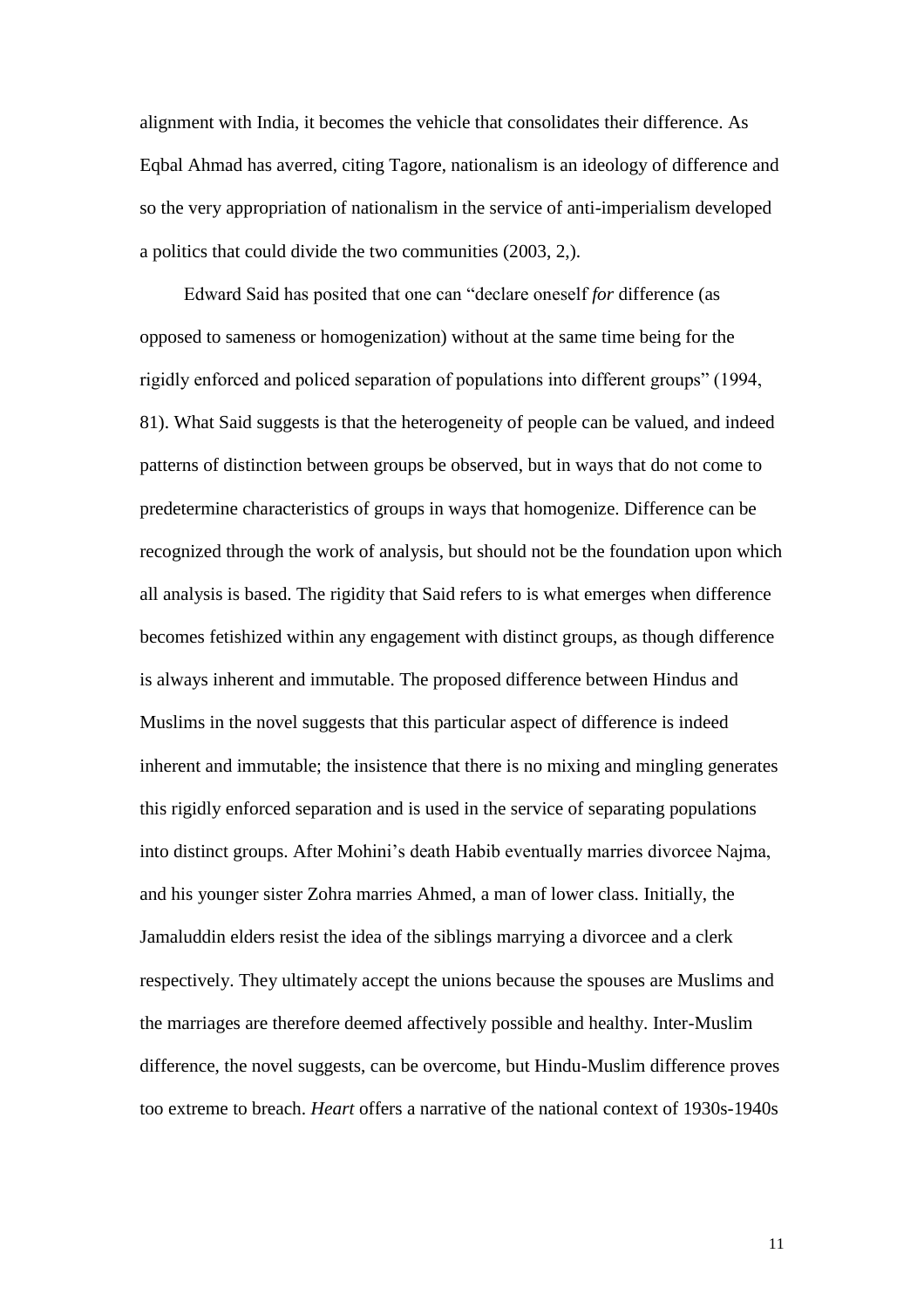colonial India in which difference, not unity, was setting the debate: a proposal that naturalizes moves towards Partition.

## **Geographies of identity**

An insistence on the distinctness of Hindu and Muslim communities also emerges in the novel in relation to geography and cultural legacy, as characters interpret shared geography with the assumption of there being separate identity-based histories. This precludes any acknowledgement of the influences that operated between communities that lived in the same terrain. Affects of belonging are interpreted as upholding difference, although they show attachment to histories of fusion.

Yunas Samad has pointed out that the territorialized identity that emerged through the Pakistan movement was one of a specifically Indian Islam; that is, one that had fused with the Indo-Persian culture. Conversely, the exclusive focus on Islam as the sole source of identity works to erase this past (2007, 75). Any engagement with the complexities of history and cultural exchange poses a challenge to singular narratives of Islamic history and the assertion that communities did not mingle. However, in the novel separation is used to interpret the past so that the past comes to uphold this story of separation. As Jamaluddin explains to Sughra and Zohra:

You know how we Muslims came here; the first of our ancestors as far back as 712 A.D. You know how we ruled here for nearly eight hundred years, and you know how the country prospered and art culture [sic] flourished in that period. (2004, 41)

To Jamaluddin, Muslim history is integral to the cultural development of India and spans over eight centuries of influence. His framing of Muslim history is one of glory: he associates ruling and empire with prosperity and cultural richness, and posits a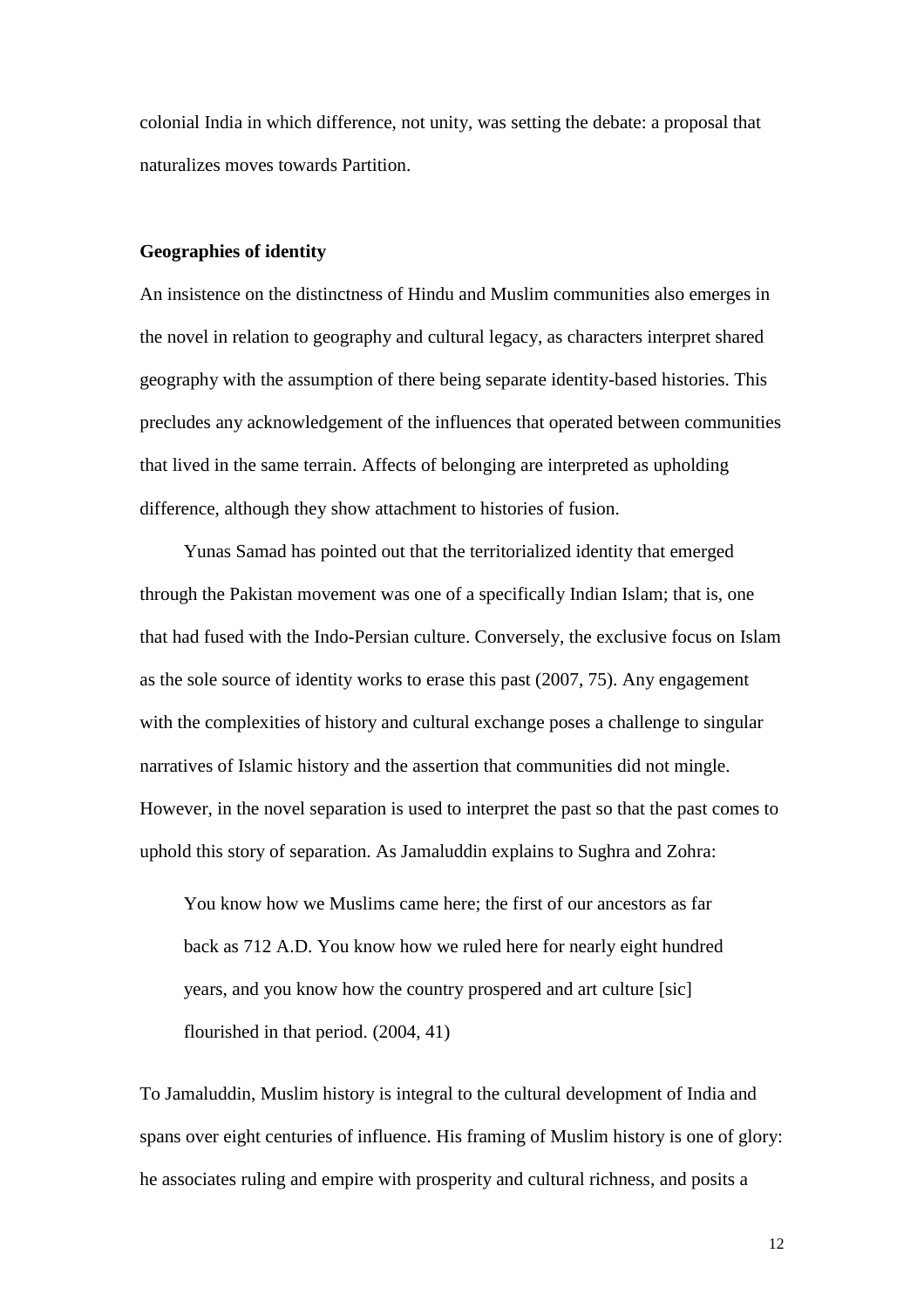history of Muslims in India, rather than one of Muslims generating an Indian Islam. There is no sense of fusion in his speech; he asserts the separateness of a "we" that rules and brings art, rather than discussing the art that emerges through cultural exchange. This is a religious identity -- one that happens to be in a specific location - not a territorial identity. In subtly insisting on this separation, Jamaluddin uses history to propose a distinctness between Muslim and Hindu Indians, while also offering a history and identity to which he and his daughters can feel attached with pride. Alyssa Ayres has emphasized how, in the years leading to Partition, Muslim nationalists drew links between the Arab invasion of Sindh in AD 712 and the belief that Muslims were thus a separate entity by birth and belief, and so deserved their own country (2009, 105-106). These links, as well as drawing on discourses of difference, also proposed an identification of Muslims within colonial India with Muslims of the Islamic empire and invasion. Jamaluddin clearly establishes this belonging to a particular history and, in light of Ayres's comment, his perspective can be understood as contributing to naturalizing the case for a separate country.

The novel continues to assert attachment to place when Sughra is profoundly affected by her visits to Delhi and Agra. She says, "I had a strange feeling that I had come to my real home. That feeling persisted when this morning I saw the tombs of Humayun and Nizamuddin" (2004, 320). Her cousin Fahmida empathizes, responding: "they are such an essential expression of your history and your culture that you feel as if you were part of them and they of you" (2004, 320). That these sites -- tombs of a Mughal ruler and Sufi saint, respectively -- hold such symbolic importance for Sughra associates her identification with Muslim history with a geographically understood declaration of "home". This identification sets the foundations for such thinking about the Pakistani nation, as we see here the capacity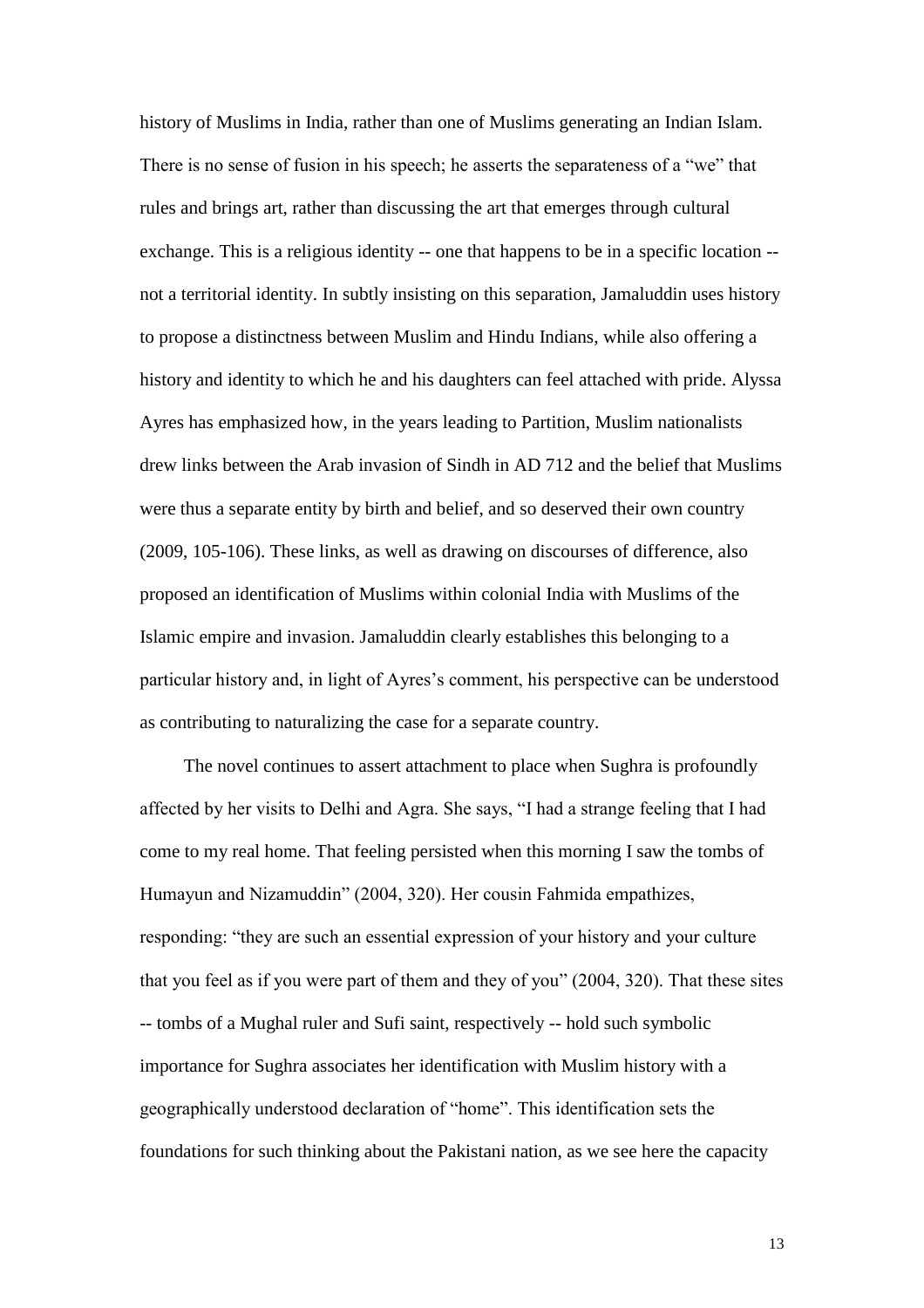for transference of association with a notion of Islamic history as glorious, and one that is explicitly located and territorialized.

Nadia Abu El-Haj identifies a similar move, whereby interpretation of the past is used to prove the national origin story. El-Haj discusses how Israeli nationalism has utilized archaeological approaches to "prove" the nation's origin myth by producing evidence of a prior (historical) connection to the land (2001, 3). This move to establish a historical connection to the land, and thus connect identity to a territory, can be seen in Sughra's sense of belonging to Delhi and her identification with Mughal and Muslim ancestry. She feels a connection to both Humayun and Nizamuddin, thus tying two facets of identity -- Arab and Muslim -- to Indian soil. In Agra she also feels an attachment to the Taj Mahal, an example of Indo-Persian Islamic culture. The belonging and sense of home Sughra expresses is thus one emerging from multiple locations, demonstrating the multi-faceted character of belonging. The dichotomy, then, is that this attachment becomes interpreted as a solely Muslim heritage, as outlined by Jamaluddin previously, and the Indo-Persian element of this history is ignored. In turn, these feelings of belonging motivate support for the Muslim League and the turn to Pakistan, because they refer to Islamic legacy; however, in this shift the belonging becomes reduced to a colonially-defined territory that is not concerned with such affects. Belonging and history may provide an origin myth, but fundamentally they do not control bureaucratic decision-making, which instead relies on the colonial census. Paradoxically, Partition itself contradicts the naturalization the novel uses to argue for it; Delhi and Agra, as Hindu-majority cities, were awarded to India, repressing the histories of cultural exchange in favour of population data.<sup>5</sup> This contradiction is not explored by the novel, since Sughra's delight after her visit to Delhi and her belief in Pakistan are not shown to be in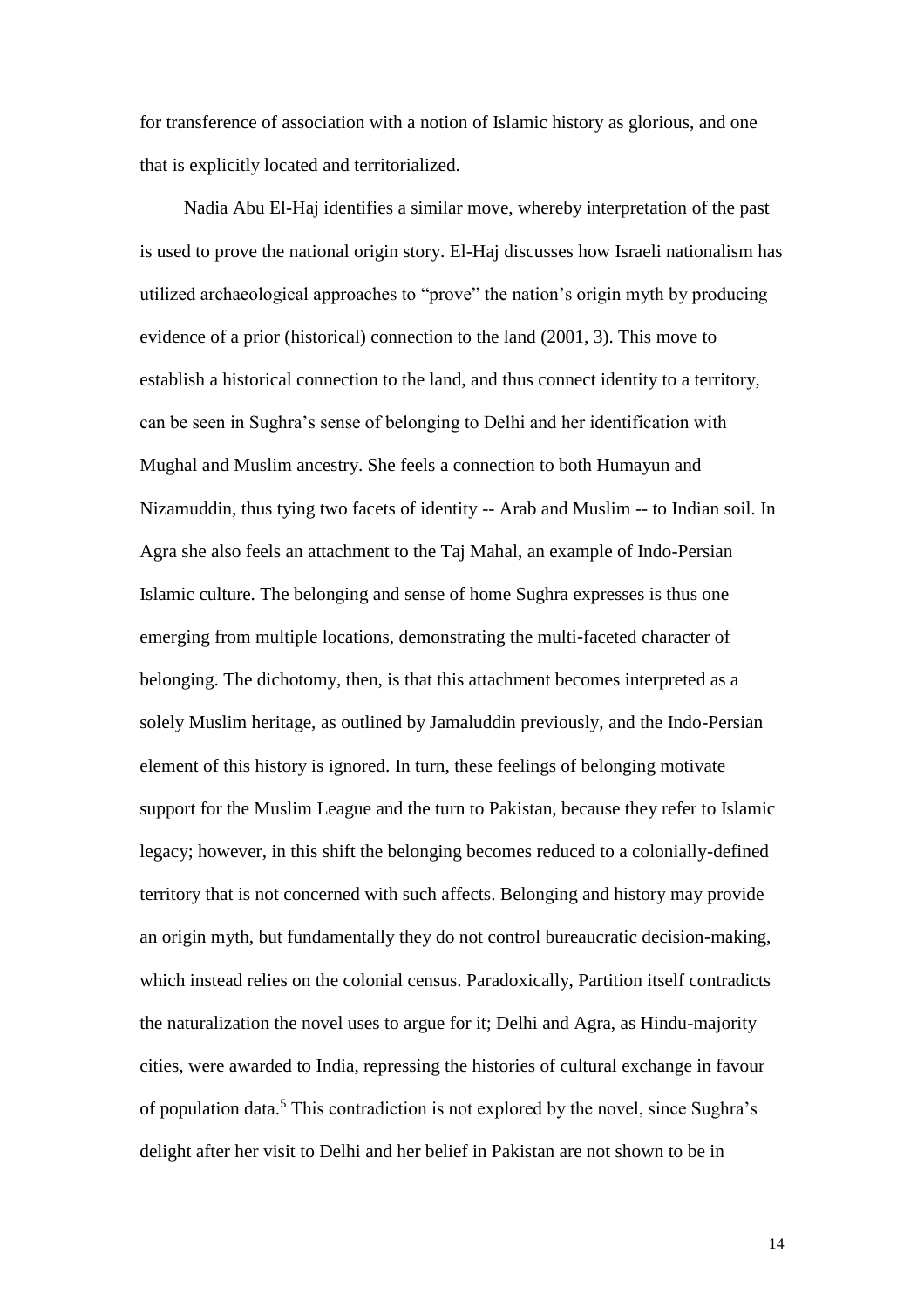conflict. As such the novel upholds the move from affective attachment to a located Muslim history -- to the confirmation of Pakistan as a result of the bureaucratic process of drawing borders. As well as proposing that the connection between the origin myth of historical territorial identification and the case for Pakistan is a logical one, it does not question whether this logic will be upheld by Partition.

Affective attachments motivate the desire for Hindu-Muslim unity in the novel. The investment in Muslim history on Indian soil that is expressed suggests crossidentity attachments and interaction. However, such commitment to Hindu-Muslim unity is challenged when the historical legacy of such unity is undermined. This insistence makes the case for a singular Muslim history that has not fused with India, an argument that predetermines the failure of Hindu-Muslim unity at both personal and national levels. Historical continuity and glory is offered to Muslims, but not to Hindus and Muslims as Indians. These singular claims not only erase the crossfertilization and influence that made India rich, but in so doing naturalizes difference between communities, a move that proposes it will be easy to separate communities via partitioning land, because communities already exist as immutable and distinct nations. Attachments are thus interpreted through the assumption of singularity, a lens that denies their symbiotic nature.<sup>6</sup> This in turn disguises the painful effects of separating communities who have shared land for centuries.

Sughra's attachment to location again demonstrates how affects were interpreted with a notion of singularity that could support moves towards Partition. It is worth noting that the final delineation of the borders was not published until after Independence. As such, the population's awareness of the ways that the material parameters of Pakistan would contradict the affective attachment to place was limited, if existent at all.<sup>7</sup> The period that the novel's narrative covers allows it to idealize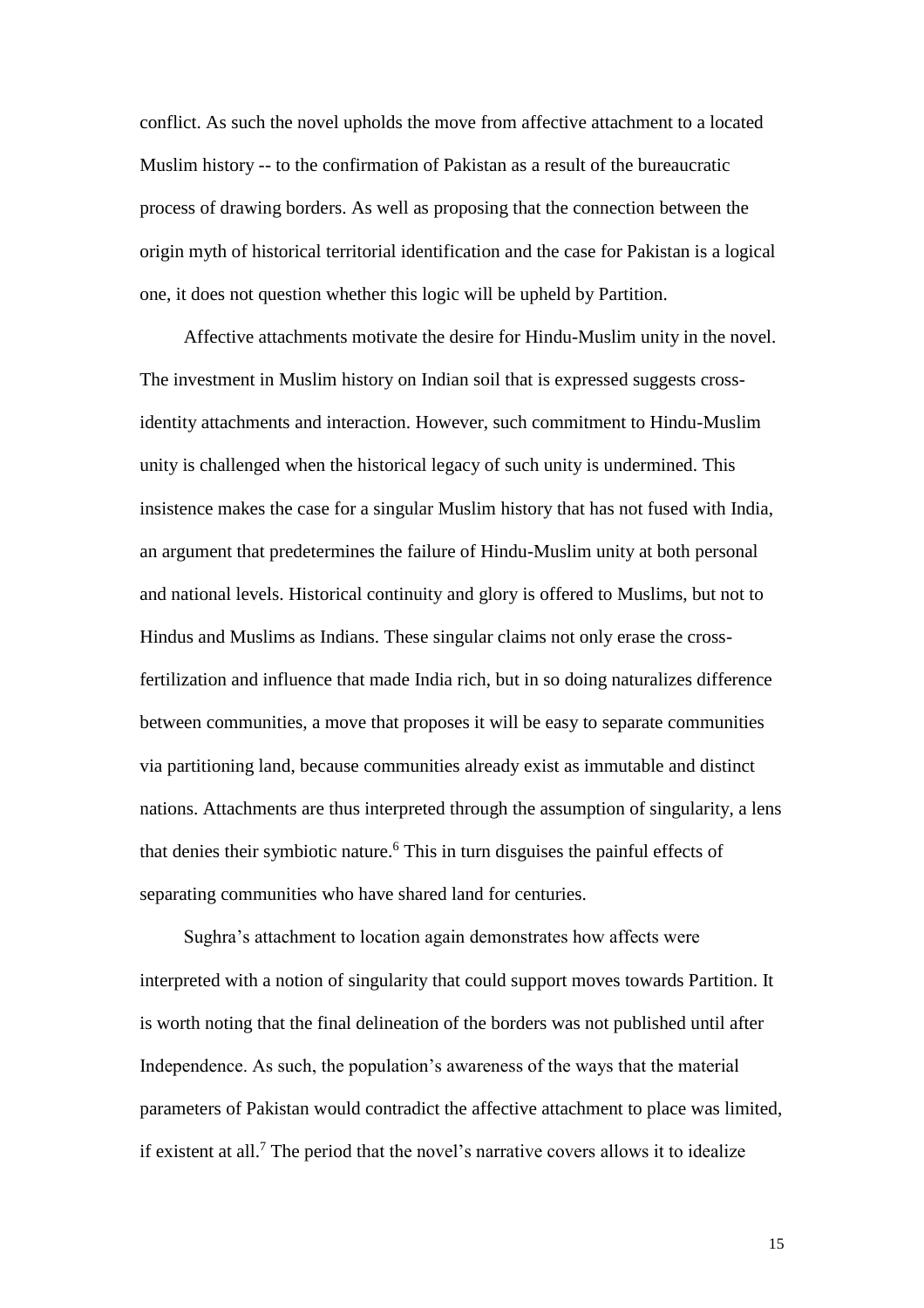nationalist moves as this contradiction would not have been known at the point where the narrative ends.

# **"Towards Pakistan!"**

While the extent to which geographical affects would be frustrated is not alluded to at all, the spectre of violence is raised and then repressed: the narrative anticipates violence but does not allow it to impede the nationalist vision. Shah Nawaz was aware of the human costs of Partition. Indeed, she volunteered at refugee camps set up to house those migrating into Pakistan, and directly participated in post-Partition rehabilitation efforts. The exclusion of the chaos of Partition from the novel's narrative is not therefore due to a lack of awareness of the disruption on her part. Instead it reflects the nationalist hope of the time, in which the expectation of violence and loss was secondary to a desire for independence and the creation of Pakistan, and is reflective of the emotionally-charged commitment to Pakistan that emerged during the 1940s and the optimism that existed for the nation's future.

The end of the novel begins to refer to the violence that is to come. The Jamaluddin siblings have gathered and are visited by an erstwhile close Hindu friend, Vijay, who declares:

But you want to separate ... Ah, can you not look into the future? [...] Look, it comes, nearer and near it comes ... the separation and the shadow ... the darkest hour ... and the rift between us becomes a chasm ... and the chasm a sea ... a sea of blood and tears ... of tears and blood ... . (2004, 450)

Here Vijay warns of impending bloodshed, suggesting that the chasm of the borders that will be drawn at Partition will be confirmed in blood and tears. Through the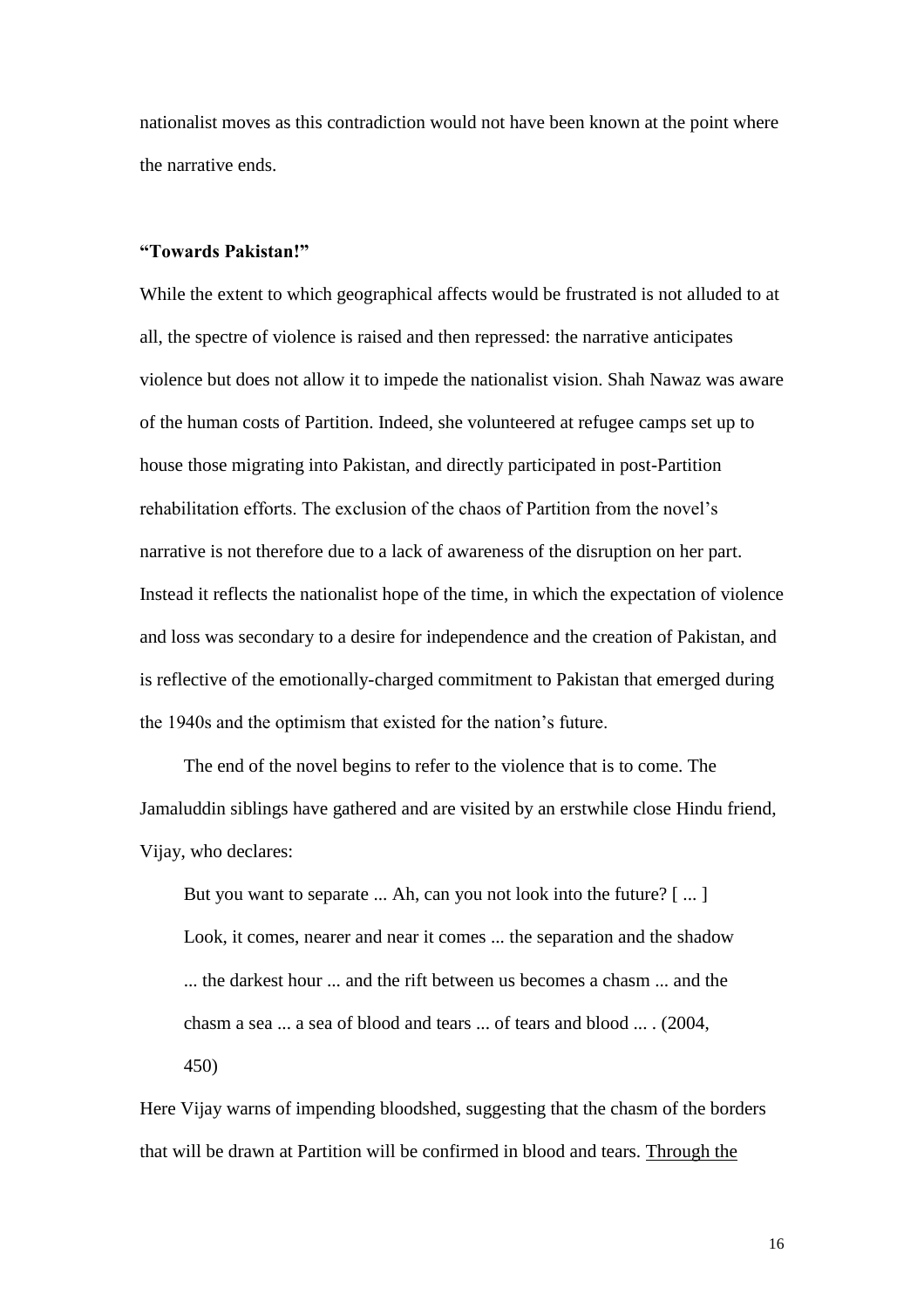multiple ellipses in Vijay's prediction, violence becomes an unspoken presence: it is pointed to by the ellipses, yet remains something that the novel itself cannot explicitly commit to narrative. This speech has a direct effect on Sughra, who withdraws to her room:

[She] looked out upon the western sky to see high up on the horizon the crescent moon with its accompanying star sailing in a sea of pale green, and she drew a breath of gladness and whispered, "The herald of Pakistan?" But her eyes dropped lower and the sunset surged into them in a flood of crimson and she shuddered and turned to go. (2004, 450)

In this passage, Sughra's vision of the Pakistan flag is flooded out by the premonition of blood, as in Vijay's speech; her hope for Pakistan is challenged by this fear and expectation of violence. These two passages point towards the awareness within elite communities that violence would likely ensue. The characters allude to the approaching violence, are apprehensive of it, and the contemporary reader is reminded of what is to come in Partition's wake. The novel again gestures to the violence that will mar the nationalist vision, represented by the crimson surging over the symbol of the flag. Sughra's vision adds more weight to the connections Vijay makes between Partition and violence. However, this fear is not confirmed, and violence is alluded to rather than represented in the novel. In Tahir Naqvi's formulation of "unthinkability", he argues that the "unthinkability" of Partition's violence "conveys the more systematic disconnect in the final years of colonial rule between elite and popular constructions of territory, nationalism, and nationality" (2010, 61-62). As a realist novel that uses many contextual details, especially with regard to Cabinet plans and political negotiations, the absence, or repression, of violence is notable in reflecting the disconnection Naqvi outlines.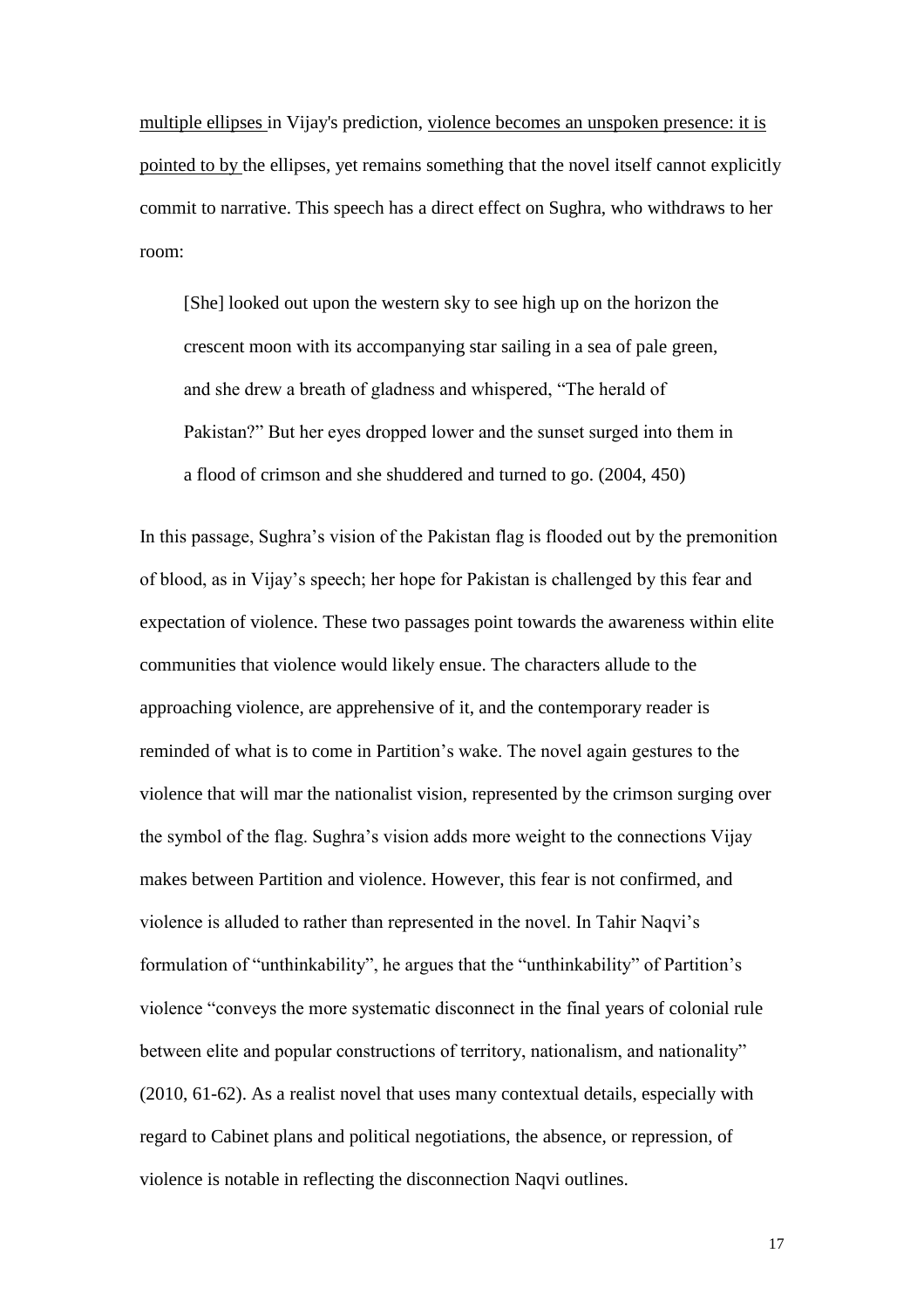The novel's conclusion, stressing individual affective bonds, confirms this "unthinkability". Berlant posits that fictional love plots can act as a "figure for optimism", and that being part of a couple or a family makes one "feel safe from the world, in the world, and for the world" (2008, 171). Indeed, the end of the novel provides closure in respect of the love plots of each of the Jamaluddin children. Both Habib and Zohra are married to Muslim partners, but Sughra remains estranged from her husband Mansur until Vijay's premonition and her own fear that violence will mar her nationalist hopes. Rather than considering the implications of her and Vijay's premonitions, she leaves Lahore for Multan to go to Mansur and they are reunited:

Then she looked up at him with radiant eyes, and she said:

"Henceforth we shall go forward together hand in hand, towards our goal."

"Towards Pakistan!" he said triumphantly. (2004, 451)

Through her leaving Lahore to find Mansur and reunite with him, Sughra's fear of the violence that will accompany Partition and Pakistan's coming into being is quelled. The closing passages of the novel provide Sughra with the union that will make her feel safe from the world, or from what is to come. So much so that the "flood of crimson" and her downturned eyes are replaced with "radiant eyes" and a commitment to move forward towards the goal of Pakistan. Zohra and Habib are also affected by the fear and expectation of violence put forward by Vijay, and draw closer to their partners for comfort as Sughra leaves for Multan. Each of the siblings chooses to invest in their relationships as a method of providing individual security for the future and in relation to Partition. Sughra goes to Mansur as a direct response to her anticipation of bloodshed, which is then forgotten in the service of working towards Pakistan. The characters are aware of what is to come, but the narrative uses this fear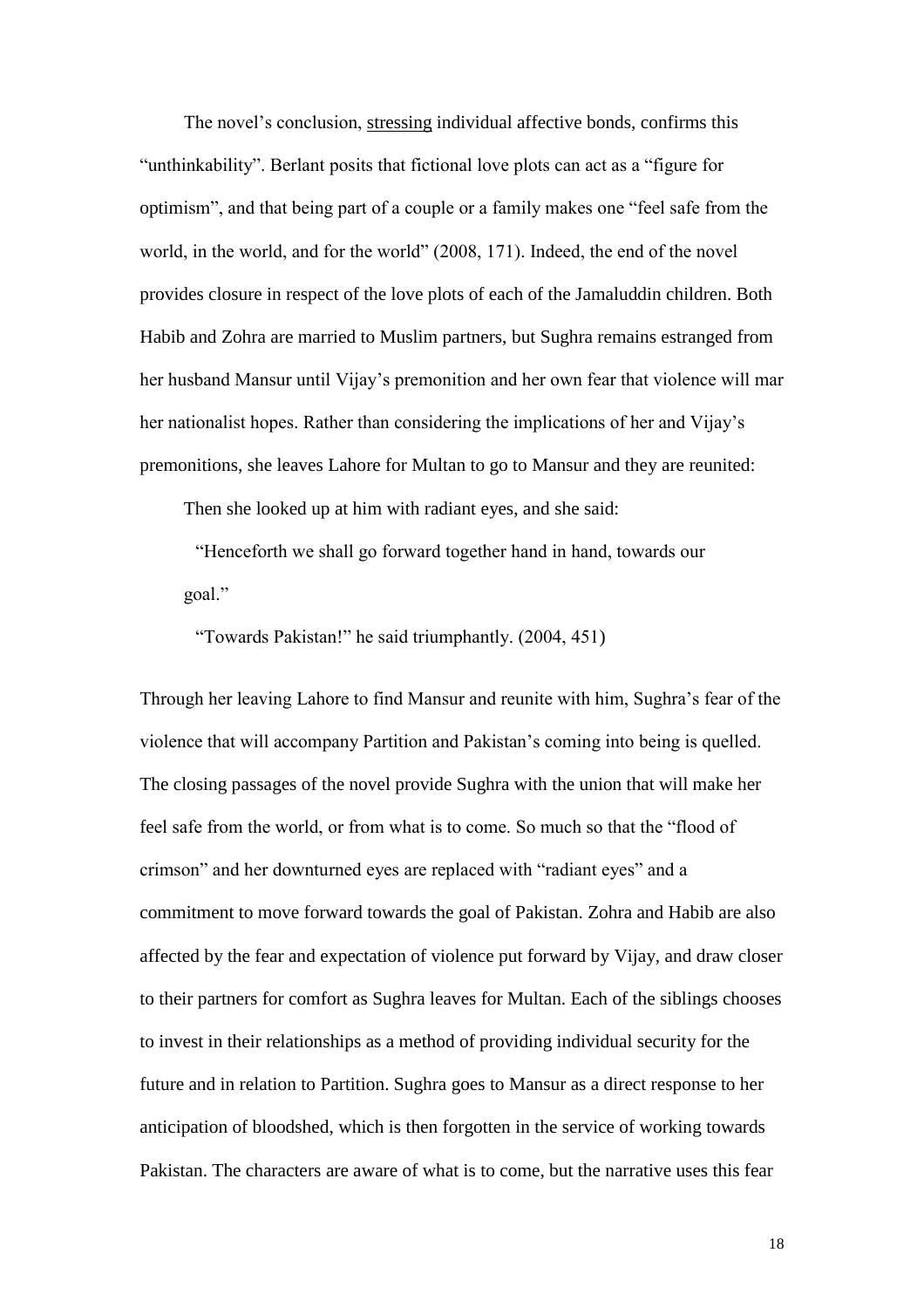of violence to consolidate affective attachment and national belonging as that which will alleviate the fear. In so doing, the affective attachment becomes the means by which anticipation of violence can be repressed.

#### **Conclusion**

Affect may produce the nation in *The Heart Divided*, and be used to consolidate the difference on which it relies, but the intelligibility and validity of the nation relies on geographical borders. Although Pakistan, as discourse, was generated by emotions, it was confirmed in geography through imperial knowledge and the political context at the time. Samad has argued that Pakistan emerged due to the exigencies of the transfer of power and the communal violence that was erupting due to uncertainty and anxieties (2007, 90). His view is that Partition was more about bureaucracy and political processes than affect. This article has aimed to highlight how, in *The Heart Divided*, emotions are used to make a case for the legitimacy of nationhood, without acknowledging its indebtedness to these processes.

As a realist novel written during the historical period it features, *Heart* can be taken as a document of its time; its occlusions and developing commitment to the realization of the new nation of Pakistan are telling in terms of specific attitudes to nationalism and independence in 1930s-40s colonial India.<sup>8</sup> One consequence of Shah Nawaz's untimely death in 1948 was that she never wrote the planned sequel to *Heart*, a novel in which she intended to chart events from 1942 onwards (Shahnawaz 2002, 222). Had Shah Nawaz lived, she may well have attempted to narrativize the violence and dislocation that accompanied Partition, as well as its contradictions, and place the events of *Heart* within a broader political and temporal trajectory. However, that such a sequel does not exist is one of the factors that make *Heart* such a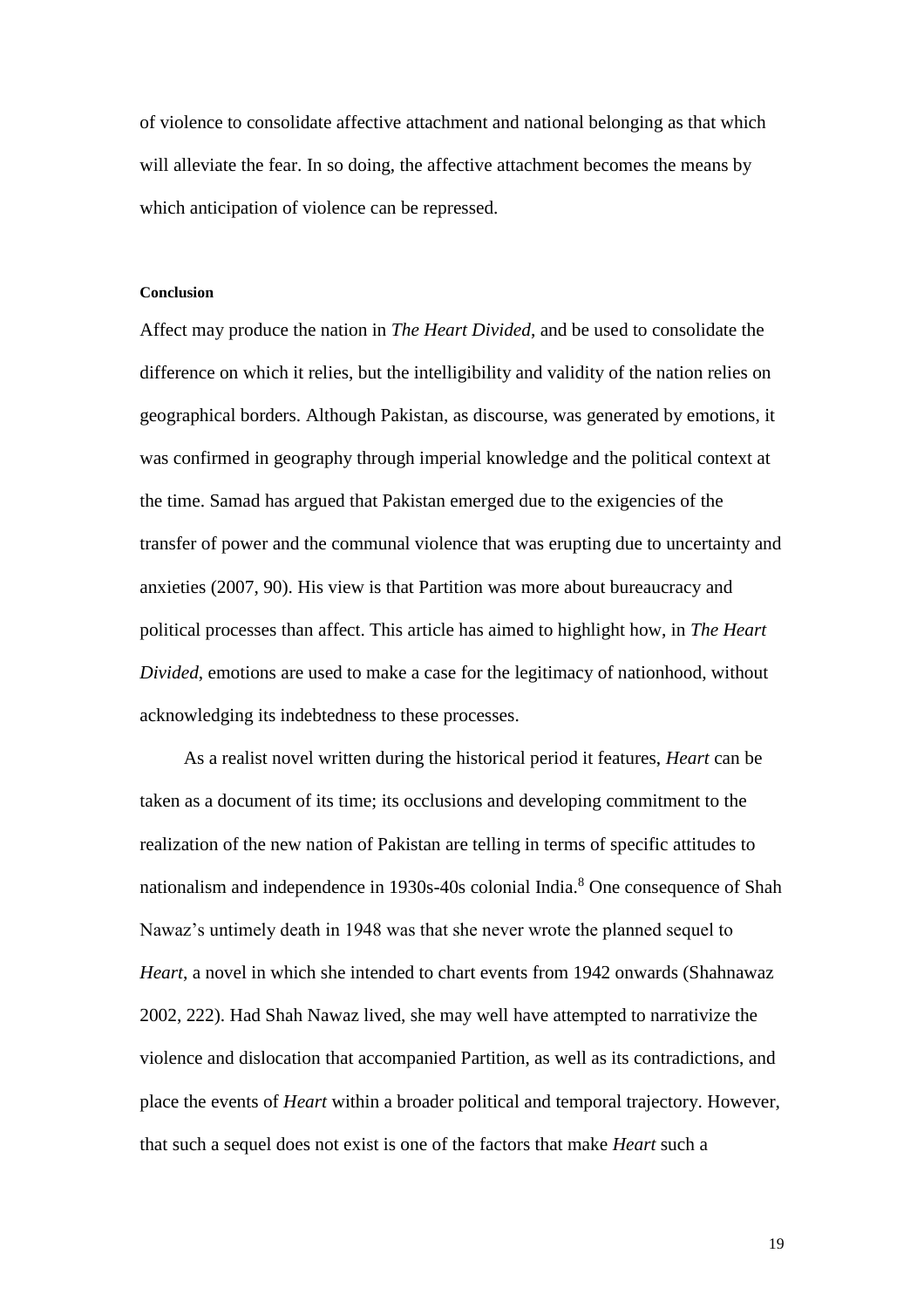compelling novel to analyse, and it is significant that she ended the first volume before Partition. The events of Partition are consequently framed as a sequel and not as embedded within what had emerged thus far. The novel thus creates in its structure a separation between affect and bureaucracy. It stops short of Partition itself, ending the narrative with a sense of victory and inevitability that Pakistan must be achieved, but without allowing the narrative to chart the violence of its becoming or the way that affects were frustrated by, and subordinated to, the borders of the Radcliffe Line. The text thus acts as a Partition story (because it acts as a rationale for Partition) that does not assess the atrocities and contradictions of Partition. This is where we find the nationalist ideology of the novel, since it does not commit to narrative the disjuncture between the goals and aspirations of the affective political movement and the reality of Partition. Therefore the novel puts forward an idealized vision of the nation, one that is in line with affect and belonging but does not embody the tensions that exist between affect and bureaucracy within the nationalist project.

# **Notes on contributor**

Humaira Saeed completed her PhD at the University of Manchester; her thesis is concerned with the ways in which the trauma of the Partition of India has lasting ramifications for the ways in which Pakistan and Pakistani identities are narrativized in cultural texts. She has published articles on Partition and Pakistani film and coedited a special issue of *Women: A Cultural Review* on Transnational Feminisms. She maintains a scholarly and activist interest in the ways in which queer modes of belonging become asserted through racialized attachments to the nation-state, and is a member of the Decolonizing Sexualities research network.

## **References**

Ahmad, Eqbal. 2003. *Confronting Empire*. Lahore: Vanguard Books.

Ahmed, Akhbar S. 1997. *Jinnah, Pakistan and Islamic Identity.* London: Routledge.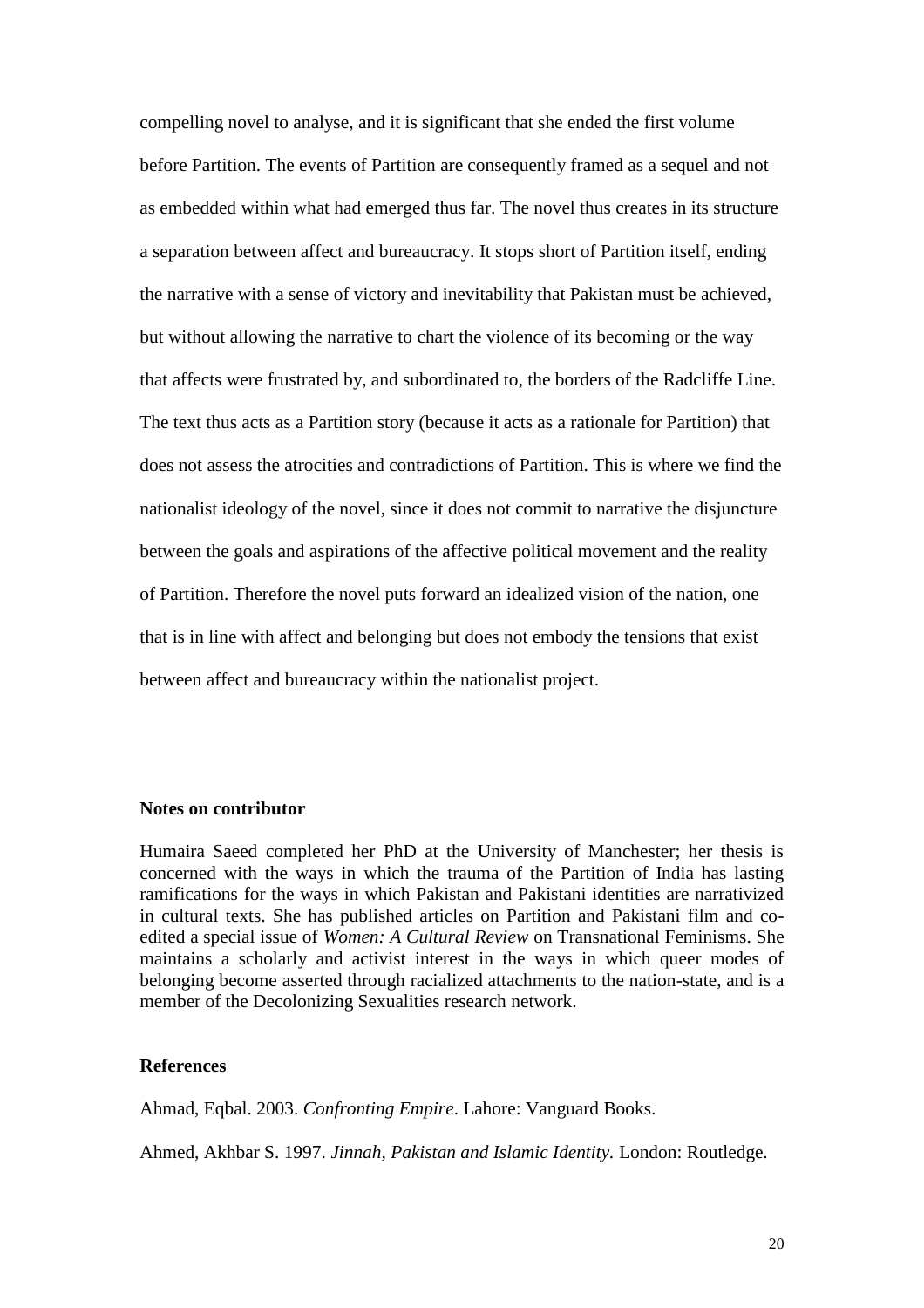- Ahmed, Sara. 2000. *Strange Encounters: Embodied Others in Postcoloniality*. London: Routledge.
- Ahmed, Sara. 2004a. "Collective Feelings or, the Impressions Left by Others." *Theory, Culture & Society* 21 (2): 25-42.

Ahmed, Sara. 2004b. *The Cultural Politics of Emotions.* London: Routledge.

Anderson, Benedict. 2006. *Imagined Communities*. Rev. ed. London: Verso.

Ayres, Alyssa. 2009. *Speaking Like a State: Language and Nationalism in Pakistan*. Cambridge: Cambridge University Press.

Berlant, Lauren. 2008. *The Female Complaint*. London: Duke University Press.

- Bruschi, Isabella. 2010. *Partition in Fiction: Gendered Perspectives.* New Delhi: Atlantic Publishers.
- Chatterjee, Partha. 1993. *The Nation and Its Fragments: Colonial and Postcolonial Histories.* Princeton, NJ: Princeton University Press.
- Chatterjee, Partha. 2001. *Nationalist Thought and the Colonial World: A Derivative Discourse.* Minnesota: University of Minnesota Press.
- El-Haj, Nadia Abu. 2001. *Facts on the Ground: Archaeological Practice and Territorial Self-Fashioning in Israeli Society.* London: University of Chicago Press.
- Grossberg, Lawrence. 1992. *We Gotta Get out of This Place: Popular Conservatism and Postmodern Culture*. New York: Routledge.
- Handelman, Don. 2007. "The Cartesian Divide of the Nation-State: Emotion and Bureaucratic Logic." In *The Emotions: A Cultural Reader*, edited by Helena Wulff, 119-140. Oxford: Berg.
- Hosain, Attia. 1998. *Sunlight on a Broken Column.* London: Virago.
- Jalal, Ayesha. 2010. *The Sole Spokesman: Jinnah, the Muslim League and the Demand for Pakistan*. Lahore: Sang-e-Meel Publications.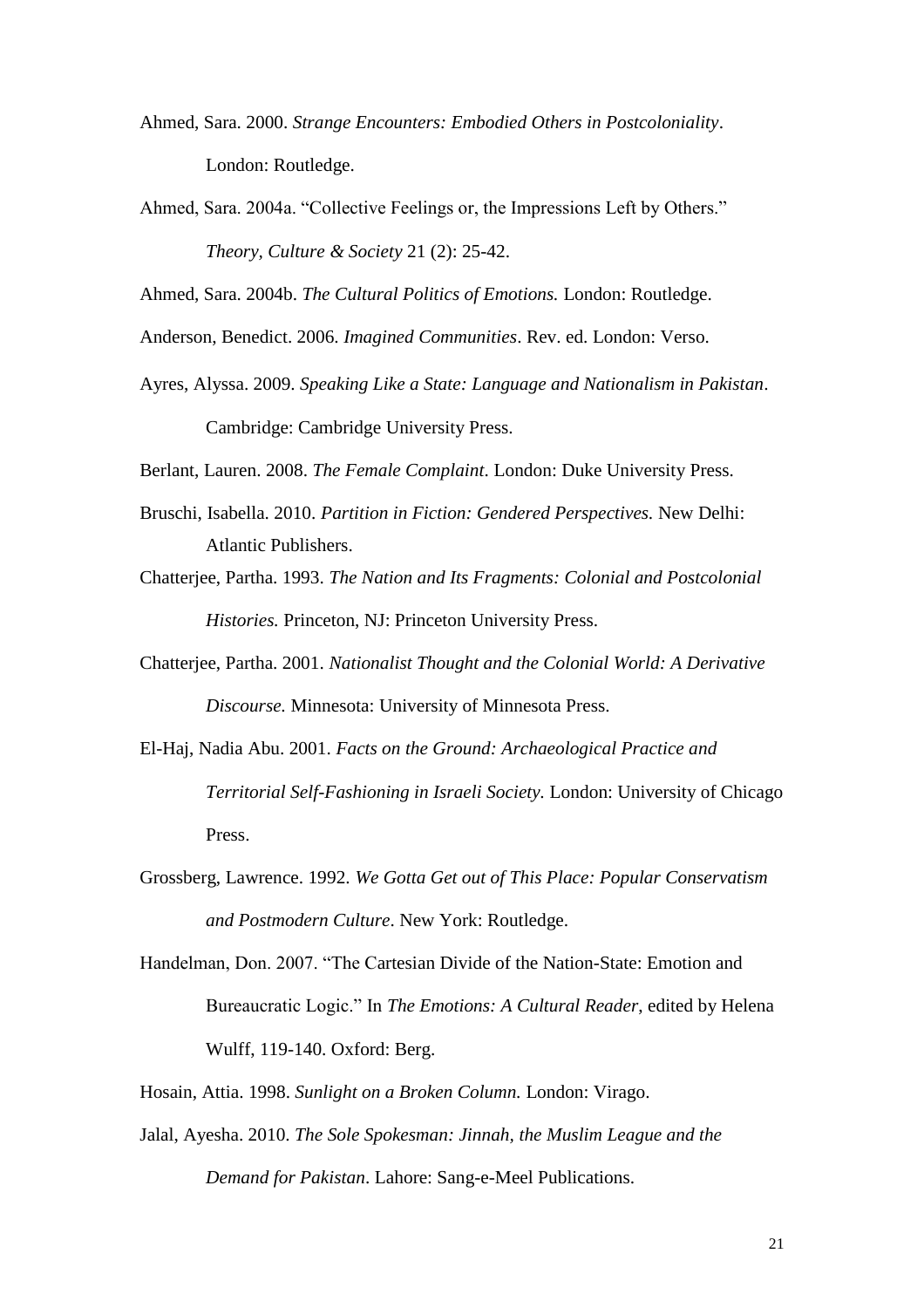Naqvi, Tahir Hasnain. 2010. "The Politics of Commensuration: The Violence of Partition and the Making of the Pakistani State." In *Beyond Crisis: Re-Evaluating Pakistan*, edited by Naveeda Khan, 61-88. London: Routledge.

- Said, Edward. 1994. *The Politics of Dispossession: The Struggle for Palestinian Self-Determination, 1969-1994*. London: Chatto and Windus.
- Samad, Yunas. 2007. "Pakistan: From Minority Rights to Majoritarianism." In *Faultlines of Nationhood: Cross Border Talks.* Gyanendra Pandey and Yunas Samad, 63-138. New Delhi: Roli Books.

Scott, Joan. 1991. "The Evidence of Experience." *Critical Inquiry* 17 (4): 773-797.

- Shahnawaz, Jahanara. 2002. *Father and Daughter: A Political Autobiography.*  Karachi: Oxford University Press.
- Shah Nawaz, Mumtaz. [1957] 2004. *The Heart Divided*. New Delhi: Penguin.
- Shamsie, Muneeza. 2005. Introduction to *And the World Changed: Contemporary Stories by Pakistani Women.* New Delhi: Women Unlimited. xi-xx

Sidhwa, Bapsi. [1988] 1989. *Ice-Candy Man.* New Delhi: Penguin Books.

- Singh, Khushwant. 1956. *Train to Pakistan.* London: Chatto and Windus.
- Zaman, Niaz. 2001. *A Divided Legacy: The Partition in Selected Novels of India, Pakistan, and Bangladesh.* New Delhi: Manohar Publishers.

### **Notes**

 $\overline{a}$ 

<sup>&</sup>lt;sup>1</sup> Radcliffe used data from the 1941 colonial census to allocate districts as Muslim or Hindu majority. He was required to take population information and transfer it into a cartographic articulation. Cultural identity of place, and affects towards place and other people were disregarded by the remit of the Radcliffe Line.

<sup>2</sup> For example Sidhwa's *Ice-Candy Man* (1989) and Singh's *Train to Pakistan* (1956).